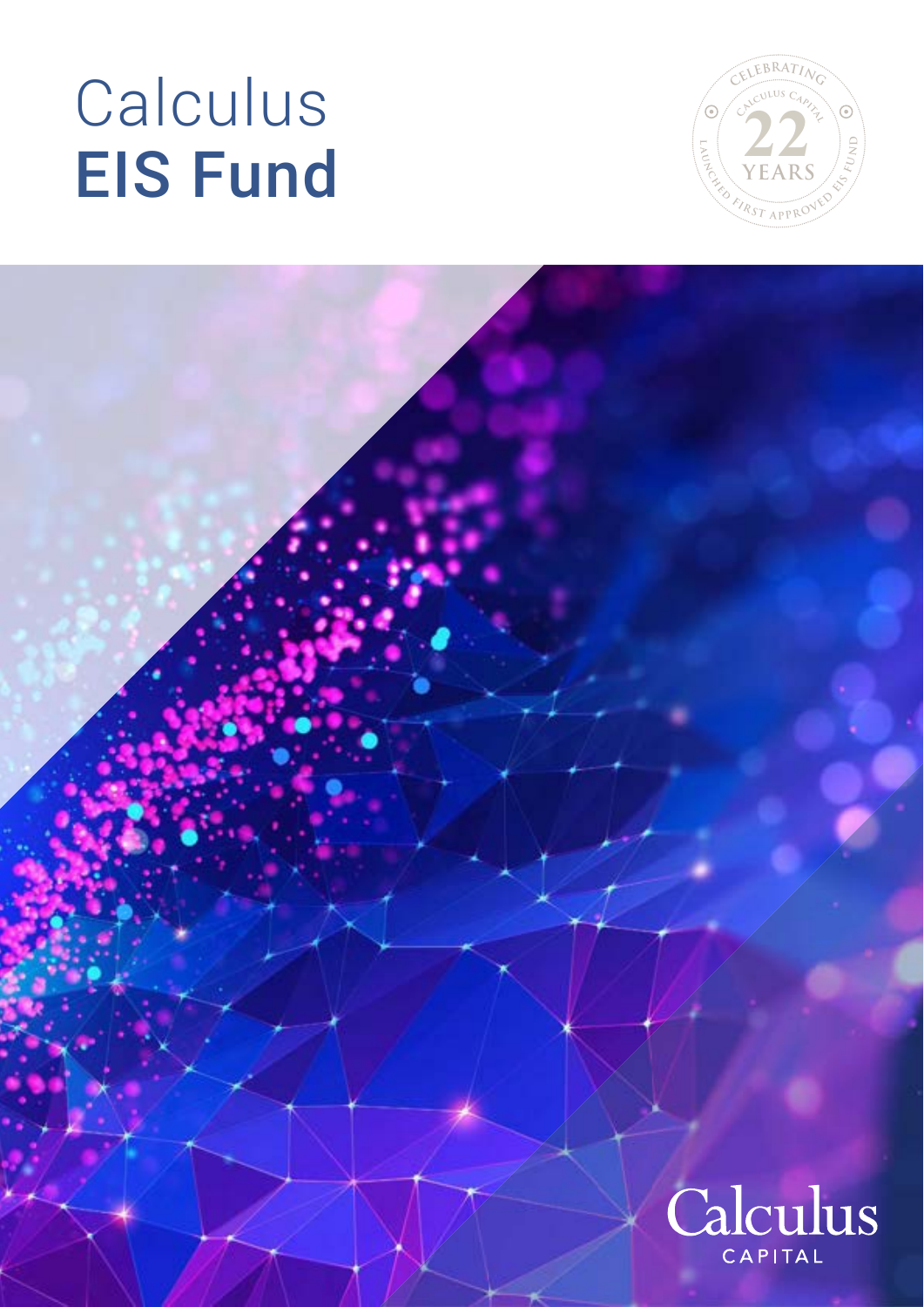# Further Information

If you have any questions at all, please do not hesitate to get in touch by telephone or send us an email. Making the right investment decision is more important than ever, and we want you to feel comfortable about making an informed decision about whether or not to invest with us.

This document describes arrangements by which Investors who wish to make private equity investments in EIS Qualifying Companies may appoint Calculus Capital Limited ("Calculus") to act as their common investment fund manager and to manage the investments made on their behalf. These arrangements together constitute the Calculus EIS Fund ("Fund"). Calculus is authorised to act as an investment manager by the UK Financial Conduct Authority ("FCA"). Its registered office is at 12 Conduit Street, London, W1S 2YZ and its FCA registration number is 190854.

This document constitutes a financial promotion relating to the Fund and is both issued and approved by Calculus which has taken all reasonable care to ensure that it is fair, clear and not misleading, but the statements of opinion or belief contained in this document regarding future events represent Calculus' own assessment and interpretation of information available to it at the date of issue of this document. No representation is made that such statements are correct or that the objectives of the Fund will be achieved. Additionally, some information contained in this document has been obtained from published sources prepared by other parties and no responsibility is assumed for the accuracy or completeness of such information.

Accordingly, each prospective investor must determine for himself what reliance (if any) he should place on such statements and information and no responsibility is accepted by Calculus in respect thereof. All information and illustrations in this document are stated as at July 2021.

This document does not constitute, and may not be used for the purposes of, an offer to or an invitation to treat to any person in any jurisdiction outside the United Kingdom or any person who is a citizen of the United States of America or who is a resident in the United States of America for tax purposes ("US persons"). This document and the information contained in it are not for publication or distribution to persons outside the United Kingdom.

It is very important that you carefully read and fully understand this document and the risks involved with the arrangements described in this document so that you can decide whether they are right for you. The opportunity described in this document is NOT suitable for all. Key risks are explained on pages 4 and 5 and should be carefully considered. You should seek your own independent advice and then rely on your own independent assessment of the Fund; nothing in this document constitutes tax, legal or investment advice.

### Contact us

Calculus Capital Limited 12 Conduit Street, London. W1S 2XH Telephone: 020 7493 4940 Email: info@calculuscapital.com calculuscapital.com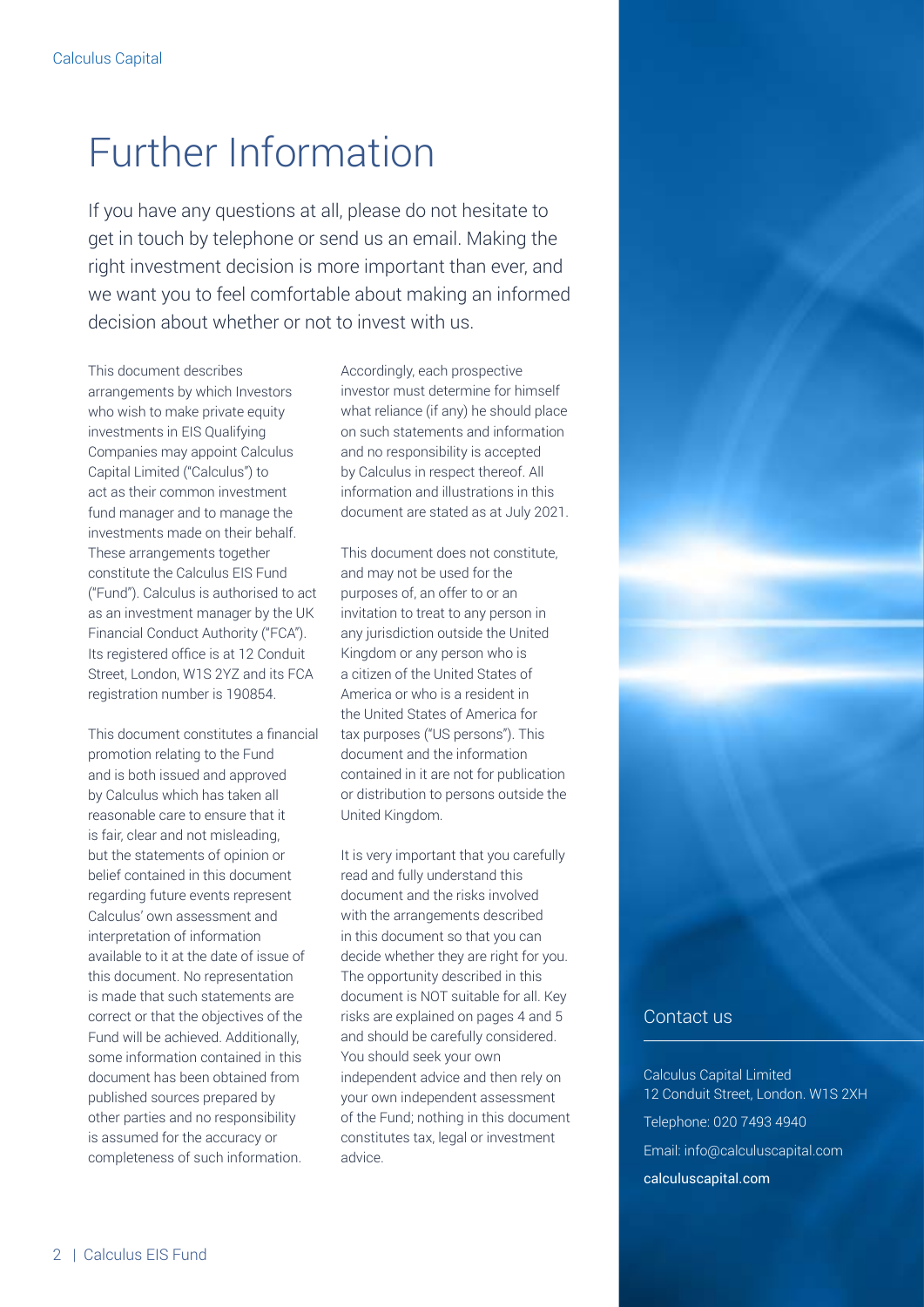# **Contents**

# 04

Key Risks 

# 07 Welcome

09 Why EIS?

10 Why Choose **Calculus** 

# 11

Our Investment Strategy 

19

Our Exit Strategy 

# 21

Meet the Calculus Team 

27 Calculus EIS Fund Timeline 

# 29

Our **Charges** 

# 30

Frequently Asked Questions

35 Definitions

38 **Directory** 

# Calculus EIS Fund at a glance

#### Fund Closing Dates:

Last Friday in October Last Friday in January Last Friday in April Last Friday in July

#### Target Timeframe to Full Investment:

15–18 months from respective closing date Minimum Companies in a Portfolio:

# Portfolio Diversification: We invest in a range of

sectors, with focus on high growth areas

Minimum Investment: £30,000

#### Holding Period:

Minimum 3 years for EIS Reliefs, 2 years for IHT Relief. Target exit per investee company 3–5 years, but timings may vary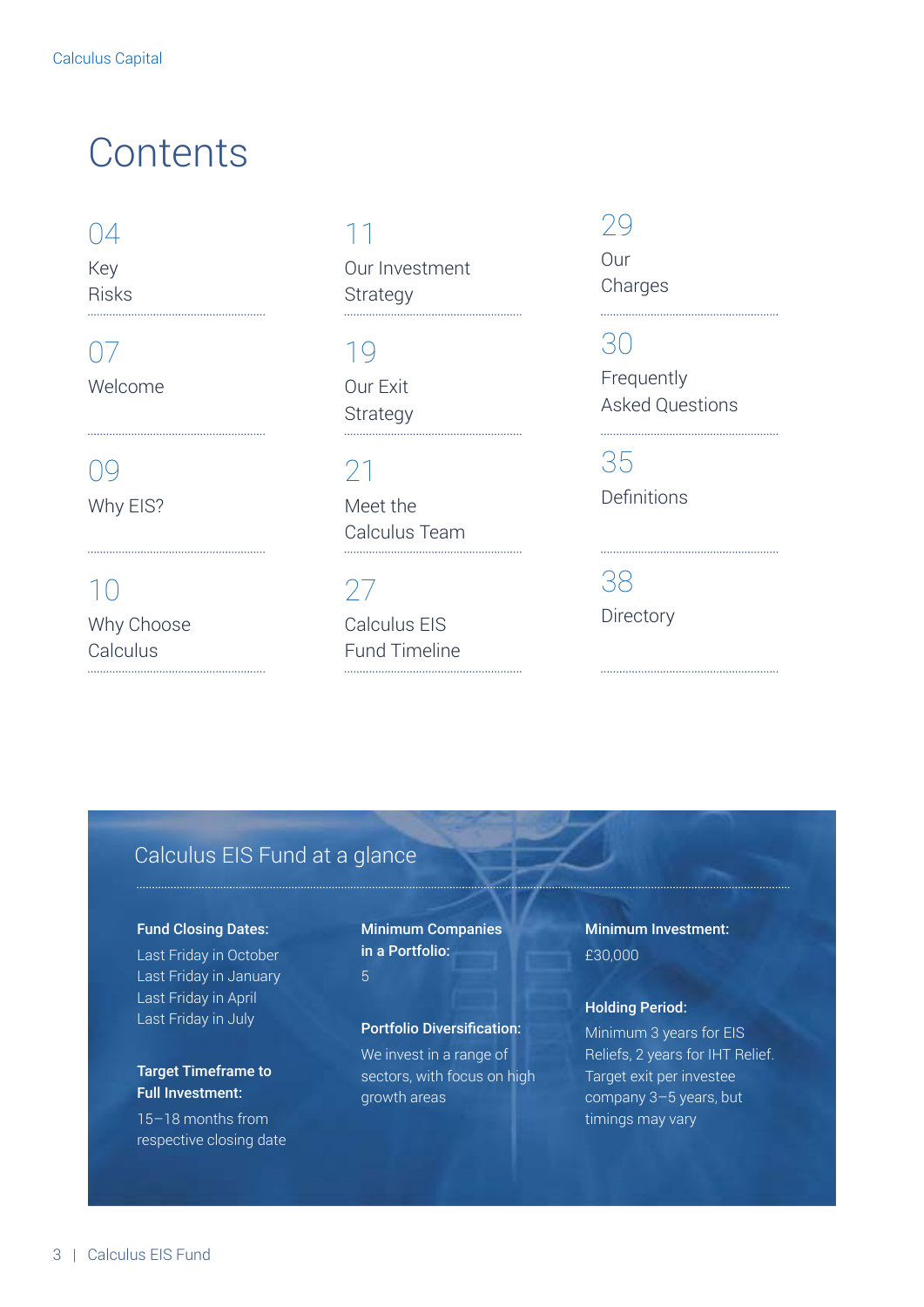# Key Risks

This Fund may not be suitable for all investors. Potential investors are recommended to seek independent financial and tax advice before investing. Please note that Calculus is not able to provide you with advice about whether you should invest in this Fund.

## PORTFOLIO RISKS

- Having regard to the Fund's investment objectives and the tax reliefs available, investment in the Fund must be considered as a long-term investment.
- Investors may not receive back the full amount that they have invested in the Fund. The value of each investment made by the Fund may fall, and there is no guarantee that an investment will not lose all of its value.
- Success of the Fund will depend in part upon the skill and expertise of Calculus and the continued availability of the senior investment team. which cannot be guaranteed.
- Investments in shares in unquoted companies are not readily marketable and the timing of any realisation cannot be predicted. You should not invest in this product unless you have carefully thought about whether you can afford it and whether it is right for you, having had the opportunity to take independent advice. You should be prepared to leave the investment intact for significantly longer than three years.
- Investment in smaller and unquoted companies involves a higher degree of risk than investment in larger companies and those traded on the main market of the London Stock Exchange. Smaller companies generally may have limited product lines, markets or financial resources and may be more dependent on their management or key individuals than larger companies. Although the Fund and Calculus may receive conventional rights granted to private equity funds and managers in the legal investment documents it negotiates with Investee Companies in connection with the Fund's investments, as a minority investor it will not always be in a position to fully protect the interests of Investors in the Fund.
- EIS qualifying companies are also required to meet a "risk to capital" gateway test requiring them to have long term growth and development objectives and for there to be a significant risk that invested capital will be lost over and above the net return to investors.
- The past performance of investments made by funds managed by Calculus should not be regarded as a reliable indication of the future performance of investments made by the Fund. Although Calculus has been successful in identifying investments in the past, it may be unable to find a sufficient number of attractive opportunities to meet its investment objectives, including achievement of its target IRR, or fully invest the Fund's capital without significant delay.
- The fact that shares in EIS Qualifying Companies are, in general, not publicly traded or freely marketable may mean that proper information to determine the current value of investments will not be available.
- Many unquoted companies requiring private equity investment are experiencing significant change and carry higher risk than an investment in larger or longer established businesses would.
- Legal and regulatory changes could occur during the life of the Fund which may adversely affect the Fund or its Investors.
- Technology- or scientific research-related risks may be greater in some companies although this may be justified by the prospect of higher expected returns from those investments.
- Many unquoted companies have small management teams and are highly dependent on the skills and commitment of a small number of individuals. The departure of any directors and/or key employees could have a material adverse on the Investee Company's business.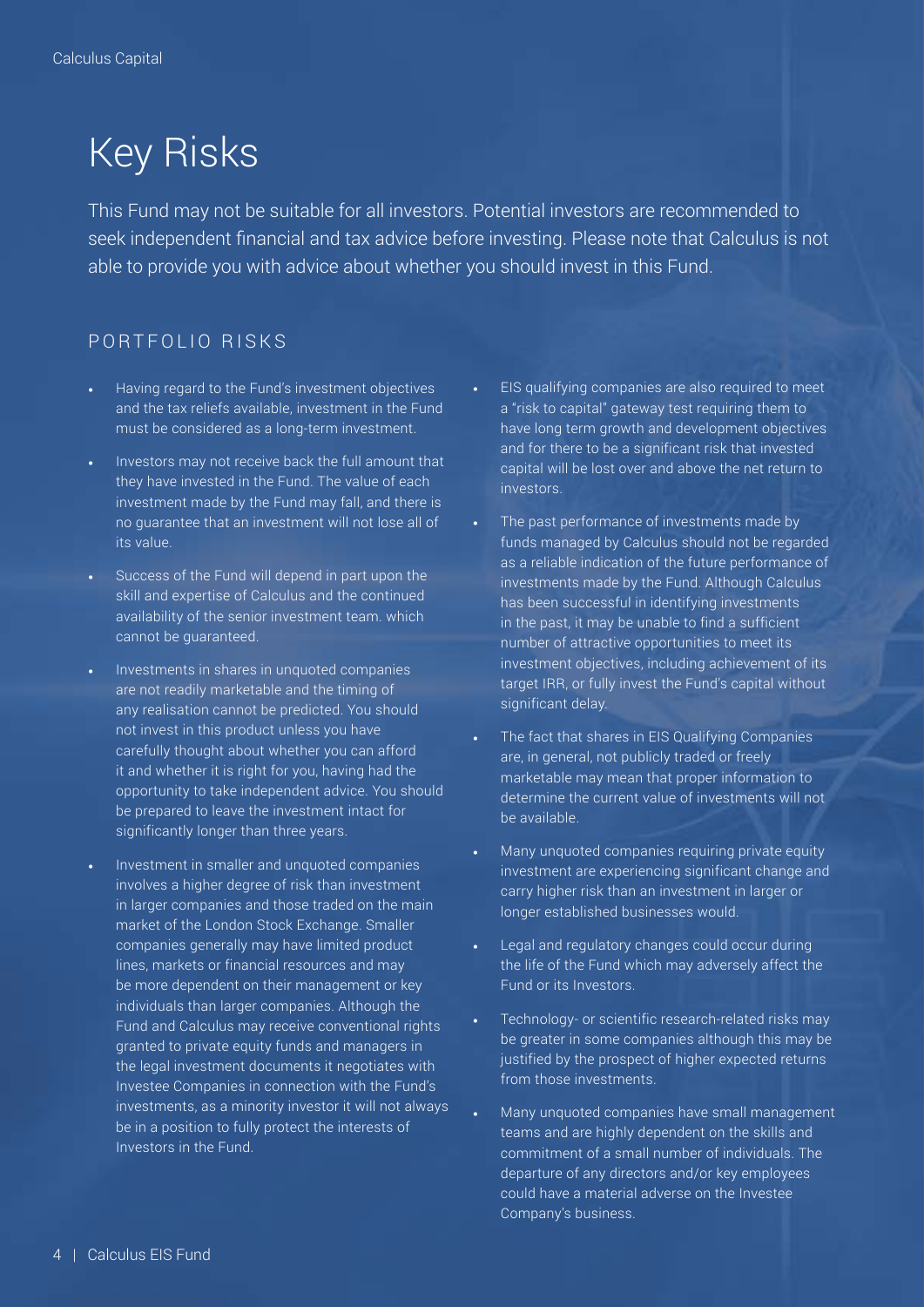## TAXATION RISKS

- Rates of tax, tax benefits and allowances described in this Information Memorandum are based on current legislation and HM Revenue & Customs practice. These may change from time to time and are not guaranteed. This investment may not be suitable for all investors. Calculus does not provide advice and potential investors are recommended to seek specialist independent tax and financial advice before investing. The Fund has been designed with UK-resident taxpayers in mind. If you are not resident or ordinarily resident in the UK for tax purposes, it may not be appropriate or advantageous for you to invest in the Calculus EIS Fund. Applications will not be accepted from US persons.
- Whilst it is the intention of Calculus to invest in companies qualifying under EIS legislation, Calculus cannot guarantee that all investments will qualify for EIS Relief or IHT relief or, indeed, if they do initially, that they will continue to do so throughout the life of the investment.
- Your obtaining income tax relief is subject to your making the proper filings with HM Revenue & Customs within the requisite time periods and you may lose such relief if you do not make such filings.
- The dates on which initial income tax relief, CGT deferral relief and inheritance tax relief relating to investment in EIS Qualifying Companies are available will depend on the dates on which the Fund makes its EIS Qualifying Investments.
- Following an investment in an Investee Company, the continued availability of EIS Reliefs to the Investor relating to any individual investment depends on compliance with the requirements of the EIS legislation by both the Investor and Investee Company.
- Where an Investor or an Investee Company ceases to maintain EIS status in relation to any individual investment, this could result in the loss of some or all of the available reliefs in relation to that investment (together with a possible charge to interest thereon).
- Following the admission of an Investee Company to the main market of the London Stock Exchange, (but not to trading on the AIM) or certain overseas stock markets, business property relief for inheritance tax purposes will cease.
- The levels and bases of reliefs from taxation may change or such reliefs may be withdrawn. The tax reliefs referred to in this document are those currently available and their value depends on the individual circumstances of Investors.
- Where an exit is facilitated through a share buyback by the Investee Company, this may be treated as a taxable income distribution unless certain criteria are met, including that the Investor is UK resident and has held the shares for a minimum five-year period.

### FUND ISSUES

- The Fund Manager will normally allocate investments to Investors proportionate to their respective Contributions to the Fund. As investments arise at different times, the contributions of a later Investor in the Fund may not be invested in all or any of the Investee Companies in which an earlier Investor is invested. Similarly an early Investor in the Fund may not have sufficient uninvested cash in his Portfolio to participate in the same investments as a later Investor.
- The Fund Manager may depart from this basis of allocation if, in its absolute discretion, it considers it appropriate to do so having regard to the overall investment policy of the Fund and the benefit of creating diversity within the Portfolios of Investors.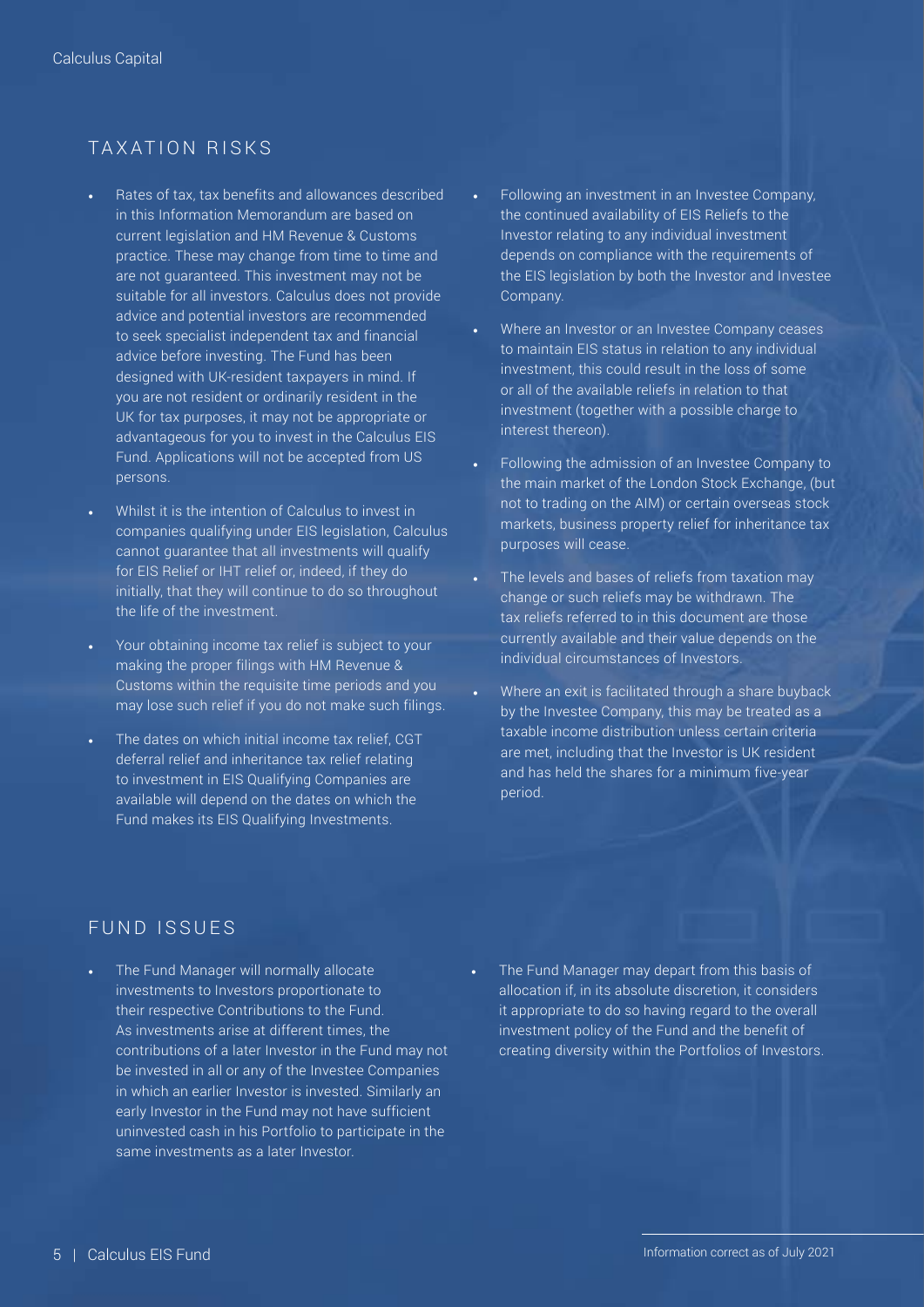Dominic Buchanan and Bennett McGhee Co Founders of Home Team

۰

٠

 $\Omega$ 

ø

 $\mathbf{Q}$ 

c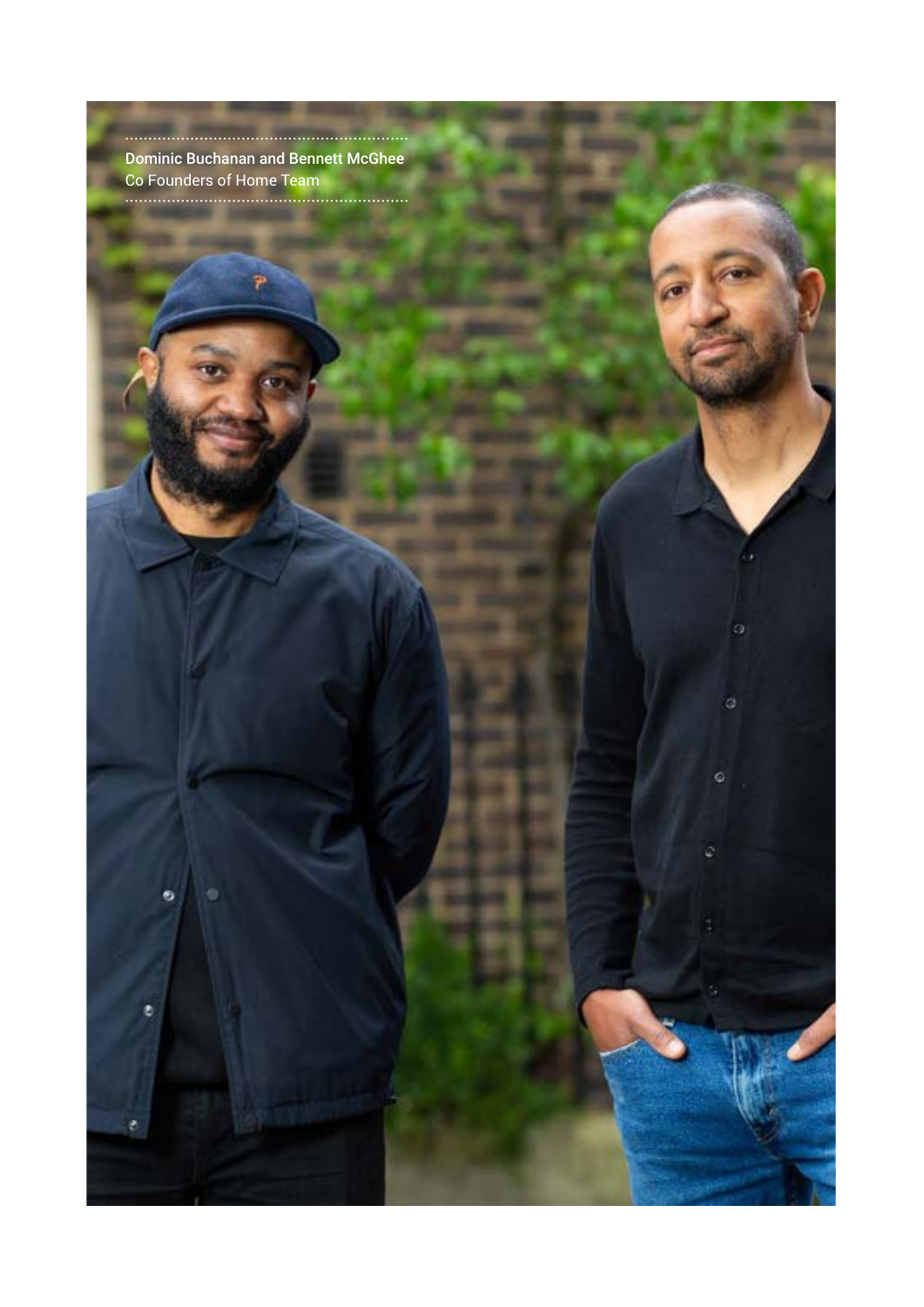# Welcome



John Glencross Chief Executive

"Calculus has been investing in companies in thriving areas of the UK economy since 1999, and our approach has remained consistent – we back growing, entrepreneurial companies led by talented management teams"

Calculus Capital is investing in some of the most exciting companies in the UK. These companies may be using technology to bring innovation to established industries, making groundbreaking advances in the treatment of common illnesses, or developing immersive entertainment experiences across gaming platforms. Calculus has been investing in companies in thriving areas of the UK economy since 1999, and our approach has remained consistent – we back growing, entrepreneurial companies led by talented management teams.

We led the way when we launched the first approved EIS fund, and the EIS industry has grown substantially. Since inception of the scheme, 32,965 companies have received investment and around £24 billion of funds have been raised.\* EIS is a vital source of equity capital for growing companies and successive governments have continued to support the scheme because of its obvious benefits for the UK economy – increasing productivity, creating jobs and boosting growth.

While the economic benefits may be clear, many EIS-eligible firms are also bringing new innovations to market that have wide-reaching benefits for society. Calculus portfolio company Arecor has developed its own portfolio of superior therapeutics, primarily focused on enabling improved treatments for diabetes. One of our technology companies, Rotageek, helps help multi-site businesses manage and schedule staff to meet demand, drive efficiency and reduce costs. The company recently expanded into healthcare, attracting significant interest and winning contracts with NHS hospitals and Trusts.

However, EIS investment is, first and foremost, about getting the best possible return on capital for investors. Our experienced investment team typically assess more than 600 companies a year and carry out a thorough due diligence process for each investment made. We create a balanced, thoughtfully structured portfolio of companies operating in the fastest growing sectors in the UK. We look forward to reviewing more investment opportunities in this coming year and building a strong portfolio for our investors.

Yours sincerely

- Glean

\*HMRC Key Statistics – May 2021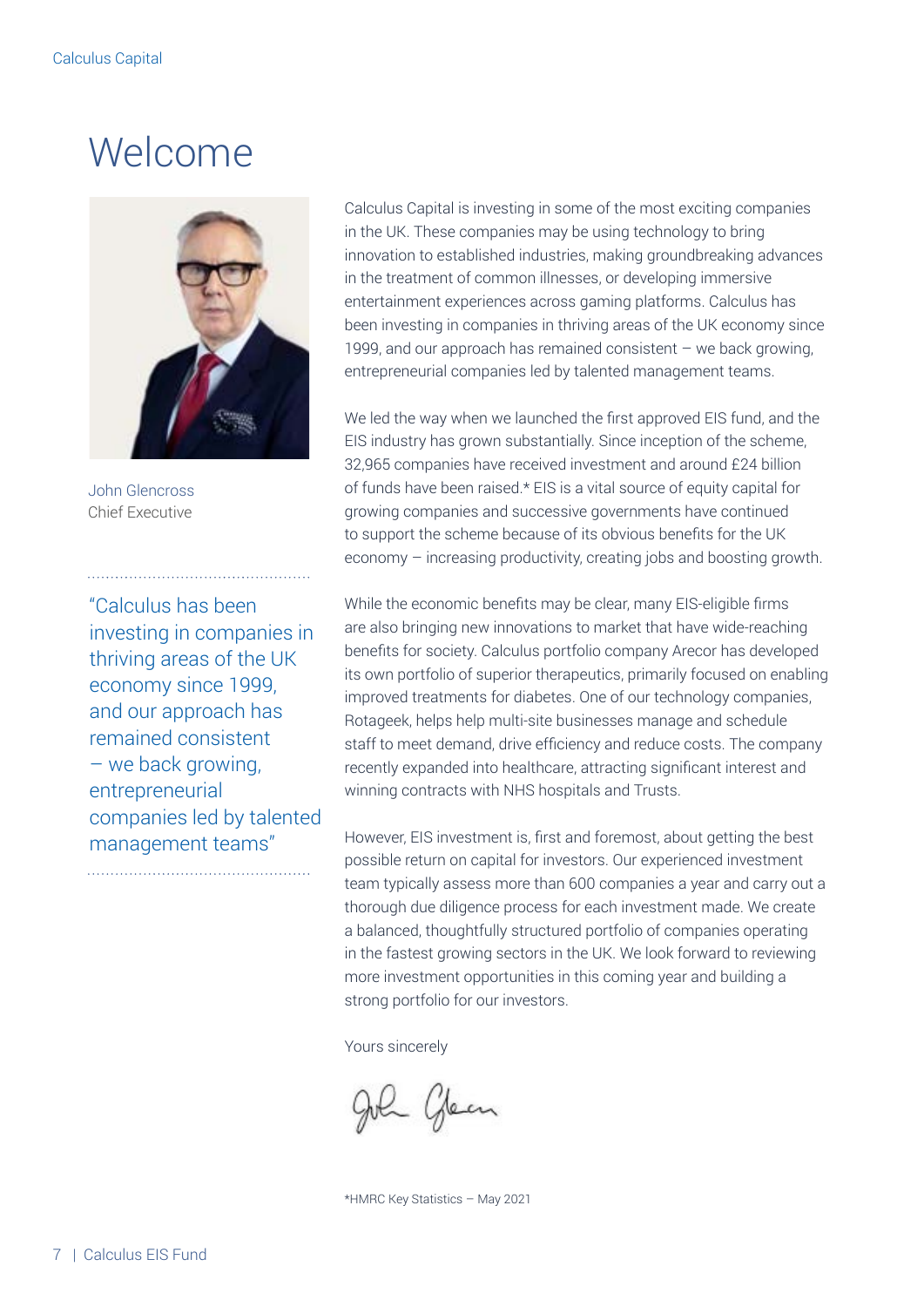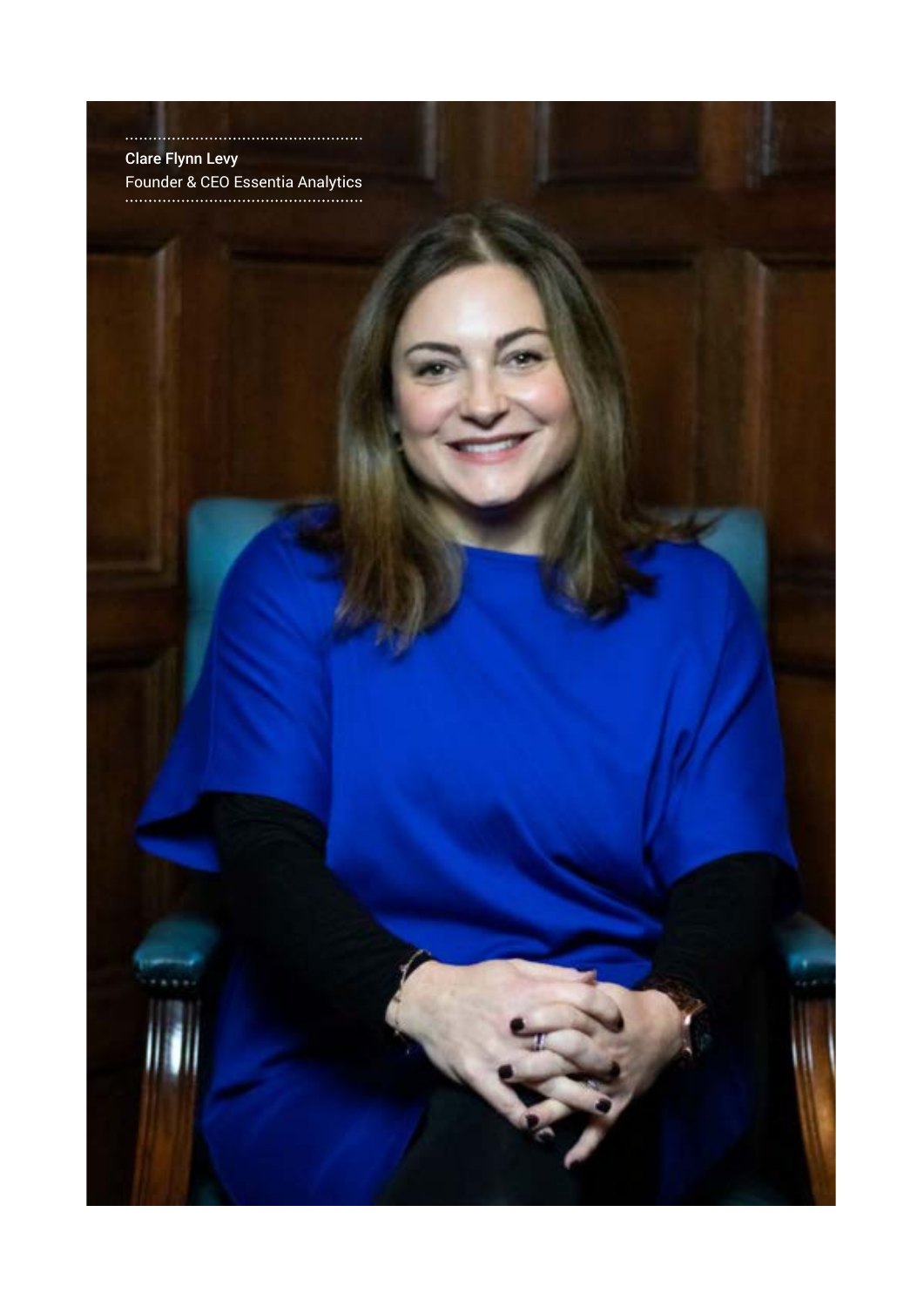# Why EIS?

### WHAT IS EIS?

The Enterprise Investment Scheme (EIS) is designed to help smaller higher-risk trading companies raise finance by offering a range of tax reliefs to investors who purchase new shares in those companies. By investing in the Calculus EIS Fund, Calculus will invest monies in such companies on your behalf.

Each investor in the Calculus EIS Fund will have at least five entrepreneurial, EIS Qualifying Companies in their portfolio, across a range of sectors.

## WHY NOW?

Since the Enterprise Investment Scheme (EIS) was launched in 1994, 32,965 companies have received investment and around £24 billion of funds have been raised.\*

There is continued governmental support of EIS as a strategy for growth for small companies. In 2019 to 2020, 4,215 companies raised a total of £1,905 billion of funds under the EIS scheme.\* Funding has increased from 2018 to 2019, when 4,060 companies raised £1,867 billion.\*

Investment in our Calculus EIS Fund – with its focus on capital appreciation, tax mitigation and risk management  $-$  is seen as a valuable addition to funding a future pension.

\*EIS and SEIS Statistics, HMRC, May 2021

## TAX BENEFITS

The Calculus EIS Fund takes advantage of the generous tax incentives currently offered by the Treasury and HM Revenue & Customs for investment in smaller UK companies. These tax benefits have the ability to enhance the return on your investment. Under current legislation the Calculus EIS Fund will provide Investors with access to five generous tax incentives:



Income tax relief at 30% which can be taken in the tax year the Fund makes each investment or carried back to the previous tax year



Tax-free capital gains on the investments within the Fund



Full capital gains tax (CGT) deferral of tax due on other capital gains for the life of the investment

Loss relief which can be taken as a deduction against income or as a capital loss and can give total tax relief up to 61.5% for the tax year the loss occurred or the preceding year



Full inheritance tax relief provided the investments have been held for two years and are held at time of death

The information given above provides only a summary of the tax benefits. The rates shown are based on current UK legislation which could change in the future, possibly retrospectively. These tax benefits depend on individual circumstances. If you are unsure of your tax situation, you should seek professional advice from a qualified tax adviser. Tax rules and regulations can be subject to change.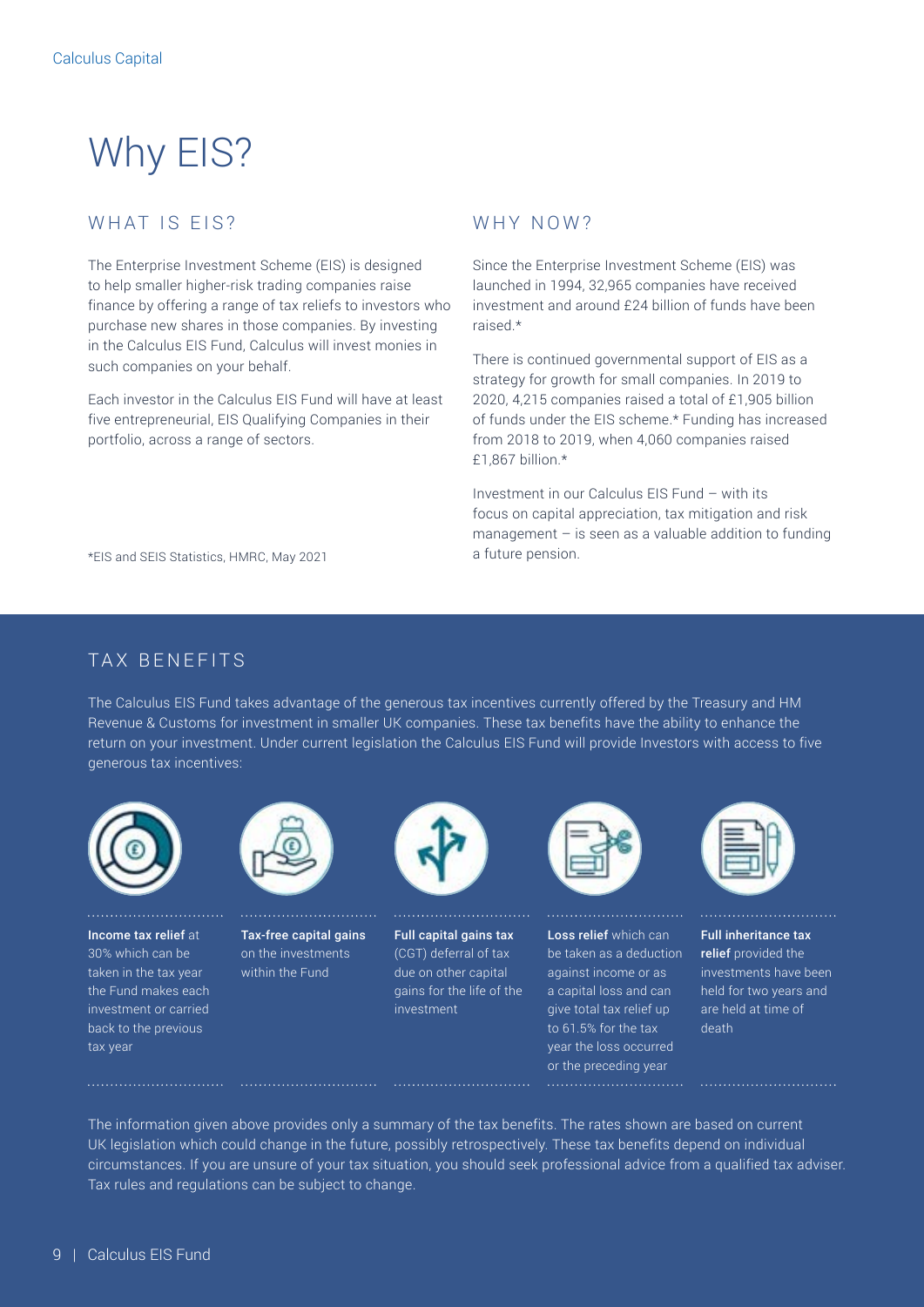# Why Choose Calculus?

### OUR HISTORY:

Calculus are pioneers of EIS, having created the first UK approved EIS fund and we are now celebrating our 22 year anniversary.

Calculus launched the first approved EIS fund in 1999/2000, which gives us more than 20 invaluable years of experience. Since then, we have built a strong reputation as an investor in EIS Qualifying Companies through our multi-award-winning funds. Our focus on capital appreciation, a diligent investment and monitoring process and our record of profitable exits distinguishes us from other EIS fund managers.

### OUR RESULTS'

We are proud of our track record of profitable exits and commitment to "the true spirit" of EIS investing. We have won many industry awards including:



Evidence of the Fund's successful approach is also demonstrated by our loyal investor base – many of our clients have invested in multiple Calculus EIS funds. A large number of our investors are experienced fund managers and investment professionals who have discovered us through recommendations within the industry.

### OUR FOCUS:

We invest primarily in the fastest growing sectors in the UK – technology, healthcare and media.

The companies in which we invest create jobs and develop new products and services, making a contribution to the world around us and often bringing innovation and competition to developed industries.

# OUR DILIGENT PROCESS AND EXPERTISE:

We enjoy privileged deal flow  $-$  a large number of our deals come from management teams we've backed successfully in the past.

As part of our disciplined investment approach, we always consider potential exit strategies before we make an investment, and our detailed investment agreements are often written with this in mind.

We conduct our own comprehensive research then bring in external parties for in-depth due diligence of investment opportunities.

We realise that successful investment is about far more than the initial investment, and work with our investee companies to help them develop their full potential.

We are experienced at investing through varying periods of economic expansion, contraction and changing tax rules.

## **INVESTMENT** IN THE FUND

Fund closes will take place on the last Friday of October, January, April and July (subject to capacity). A Contribution made after a particular Closing Date may not be invested in the same Investee Companies as a Contribution made before that Closing Date, depending on the timing of investments.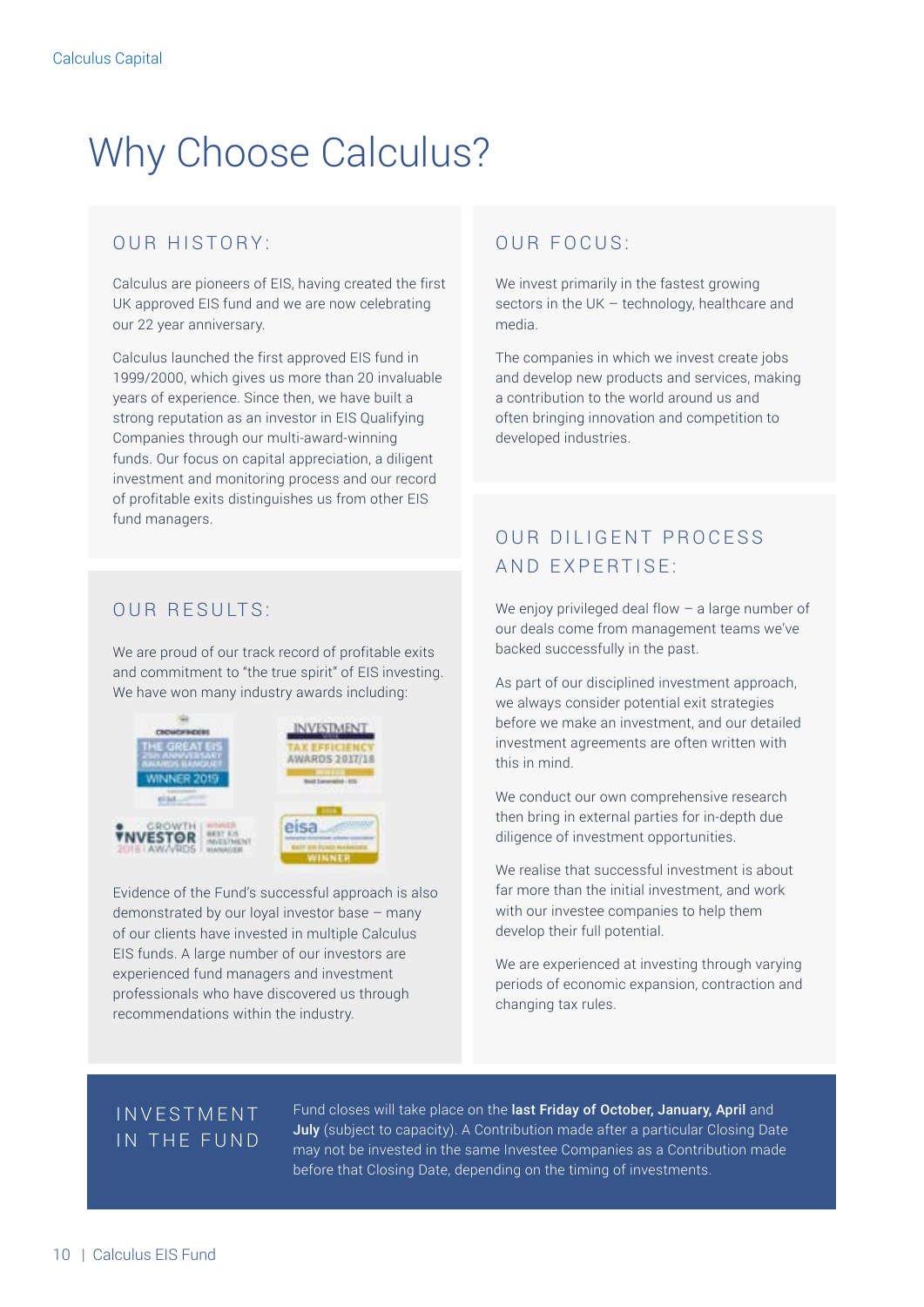# Our Investment Strategy

At Calculus, we invest in entrepreneurial businesses with growth potential, across the fastest growing sectors in the UK.





The UK is Europe's number one technology nation, with tech VC investment third in the world, only behind the USA and China. This is largely due to world-class universities, a flexible labour market and investor capital supported by schemes such as EIS.

This hotbed of entrepreneurial activity and innovation presents a strong investment opportunity. Within technology we predominantly look for companies providing software as a service (SaaS) to an already established client base.



The UK is in a good position to continue as a world leader in healthcare companies. With top universities, government R&D spend, charitable support and our National Health Service which is a unique institution, the sector is thriving and making significant input into worldwide development.

Within the healthcare sector we will predominantly look for companies within diagnostics, pharmaceutical services and drug discovery.





The UK is a global force in creating content for the screen industries, with world-class infrastructure and talent. UK creative content companies have an established track record of producing awardwinning, commercially successful films and television shows watched by millions worldwide, and are ideally placed to benefit from this growth in content expenditure.

Within the media sector we target a broad range of genres, always focused on creating market-driven commercial film, TV and game content at prudent budget levels.

# LATER STAGE APPROACH

Calculus invest in companies which may already be generating a revenue, as opposed to "seed capital". These companies are looking to scale up their business and will have the following characteristics (regardless of sector):

- Strong management teams
- Their primary constraint to growth is access to finance
- A clear route to exit
- Proven and competitive products and services
- A clear market need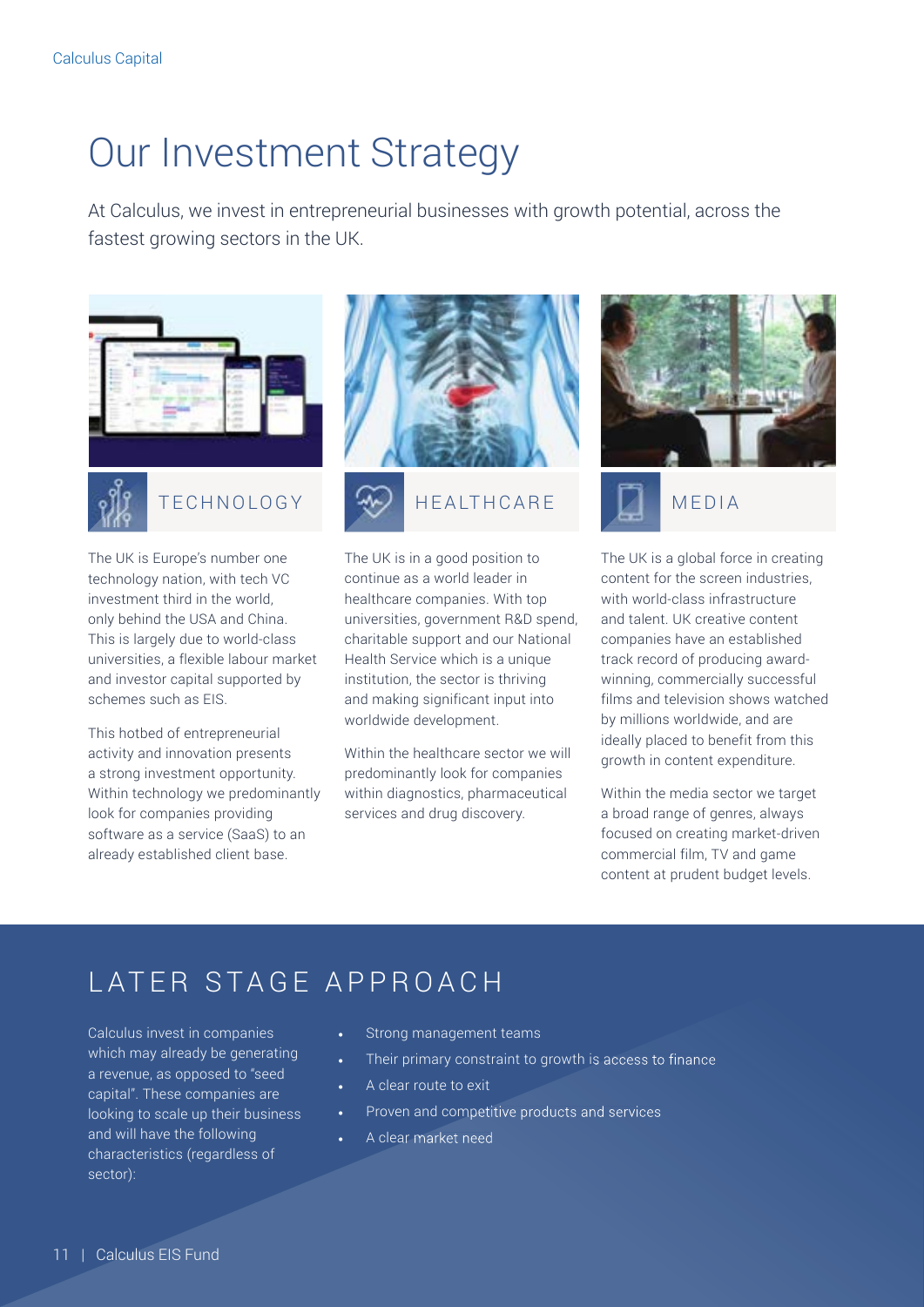.......................... Trudie Styler and Celine Rattray Co Founders of Maven Screen Media

> Photo credit: Max Miechowski Photo credit: Max Miechowski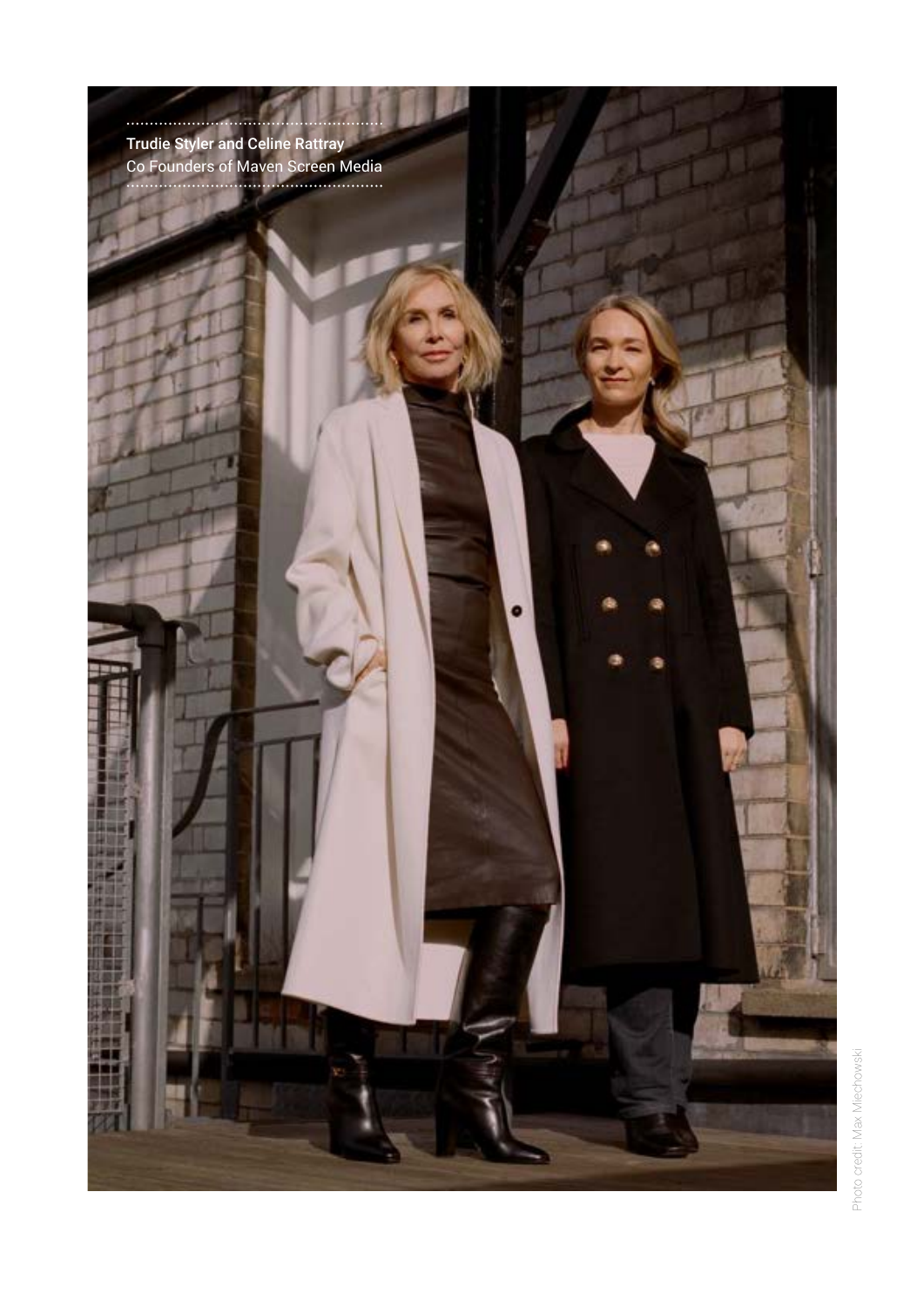# Investment Process

We have a very structured investment process and take great care in managing your money.

### $DFAI$  FLOW – HOW DO WE FIND THESE COMPANIES?

We have an established track record of identifying high quality EIS Qualifying Companies. On average, our investment team reviews 600+ deals a year and completes 7–12 investments.

Our standing and longevity in the market ensure we receive excellent deal flow from a range of sources. A substantial number of investment opportunities come from our investor base and management teams that we have successfully backed in the past. As we have a strong relationship with these sources, such opportunities are often pre-screened and strongly aligned with our investment approach. We also benefit from our investment team's diverse industry experience and personal networks of lawyers, advisers and brokers to source potential deals.

# DUE DILIGENCE

Our long track record of successful exits is down to our talented and experienced investment team and the robust process it follows.

Following a prolonged period of internal due diligence completed by the investment team, thorough financial, legal and commercial due diligence is executed by third parties. Often, we will also engage an executive coach to evaluate the team and identify strengths and weaknesses.

Our due diligence culminates in a detailed investment agreement including key warranties and investor rights. Our detailed due diligence process normally takes 4–5 months per company, and there is a keen focus on the strength of the management team.

## VALUE CREATION AND SUPPORT

From the moment we invest in a company, a value-creating partnership is formed, providing active support and input. We share our market knowledge and connections and use our in-depth experience to help mitigate risks and develop shareholder value.

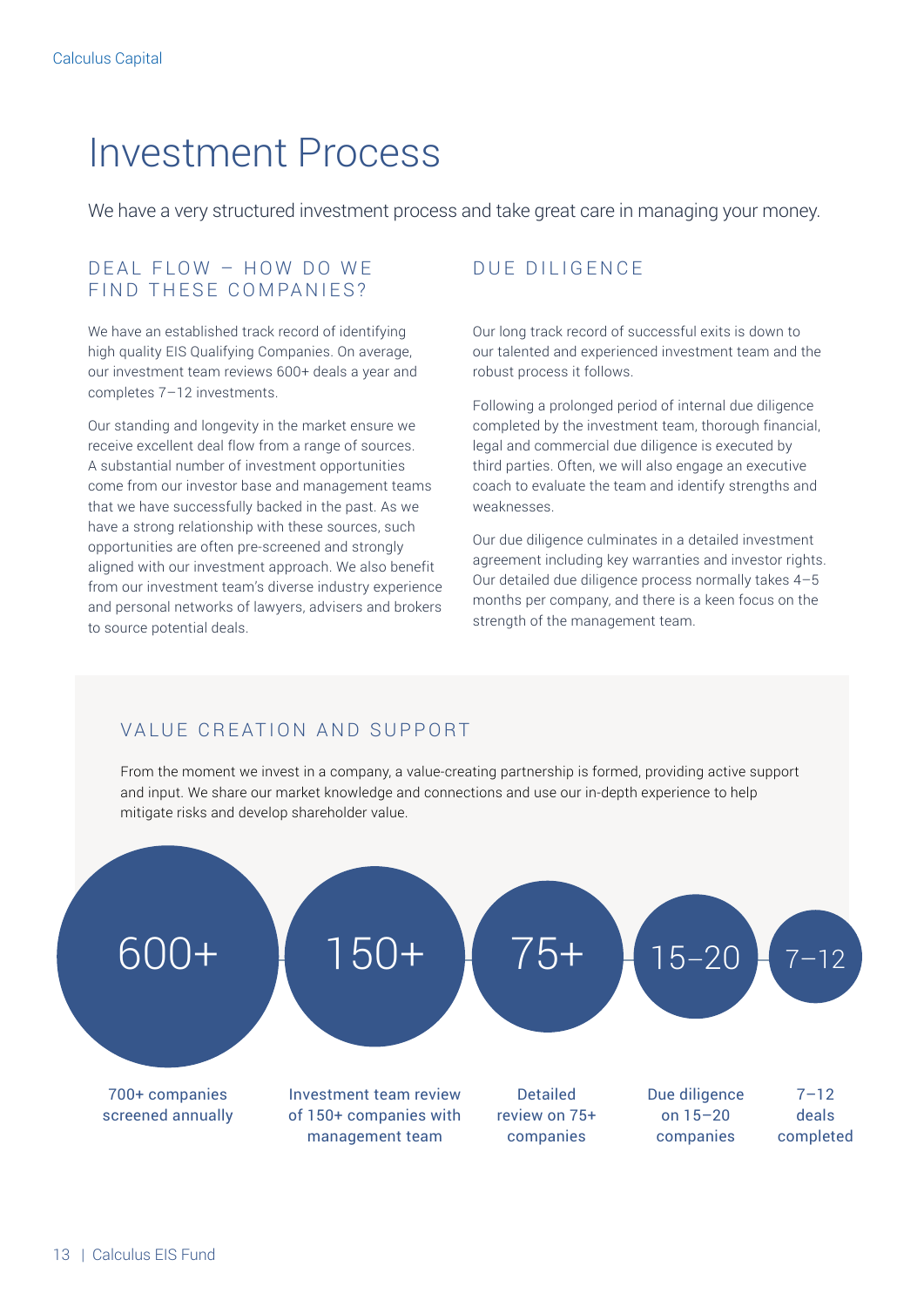

#### RISK MANAGEMENT

Our aim is therefore to create a balanced, thoughtfully structured portfolio of at least five qualifying companies, across sectors including technology, healthcare and media. We believe this provides a good level of diversification rather than focusing on one sector alone. . We always seek advance assurance from HMRC prior to making an investment.

We predominantly invest in later-stage growth companies, which we believe provides an attractive risk–reward profile for our investors. More developed companies are less likely to fail than start-ups, and often there is a shorter timeframe to exit as they are further along in their life cycle. Importantly, we aim to mitigate risk by actively managing our portfolio companies. We usually take a board seat and receive monthly management accounts.

#### HOW WILL WE MONITOR THESE INVESTMENTS?

We build strong interactive relationships with management and our "hands on" approach after investment means we constantly monitor performance and encourage change when needed. We understand the complexities of running small, growing companies and usually have a member of our team on the board.

Sometimes we may appoint one of our appropriately qualified investors to represent our interests. Whilst we recognise that management teams run businesses, our backgrounds enable us to provide guidance on key company and management decisions, help build corporate strategies and develop and execute financial plans.

Once we make an investment in an Investee Company, we communicate on a regular basis to ensure our expectations are understood. We pay close attention to the financial results and review forecasts on a regular basis with management.

## CORPORATE GOVERNANCE

The service which we provide to you as an investor in the Calculus EIS Fund is conducted according to the terms of the Investor Agreement set out in full at the end of the application pack.

All of our investments are subject to a review by our Investment Committee. Investment Committee meetings are scheduled as and when required. Calculus Capital Limited is authorised and regulated by the Financial Conduct Authority (FCA registration number 190854) and is committed to maintaining high standards of corporate governance.

# OUR ESG APPROACH

ESG integration is the practice of incorporating material ESG information into investment decisions with the objective of improving the long-term financial outcomes of our client's portfolios. ESG integration is a core part of the investment process, and as with all other components of the investment process, is the responsibility of our investment team.

Investment Directors are accountable for ensuring existing portfolio companies adopt strategies which align with a transition to a more sustainable economy.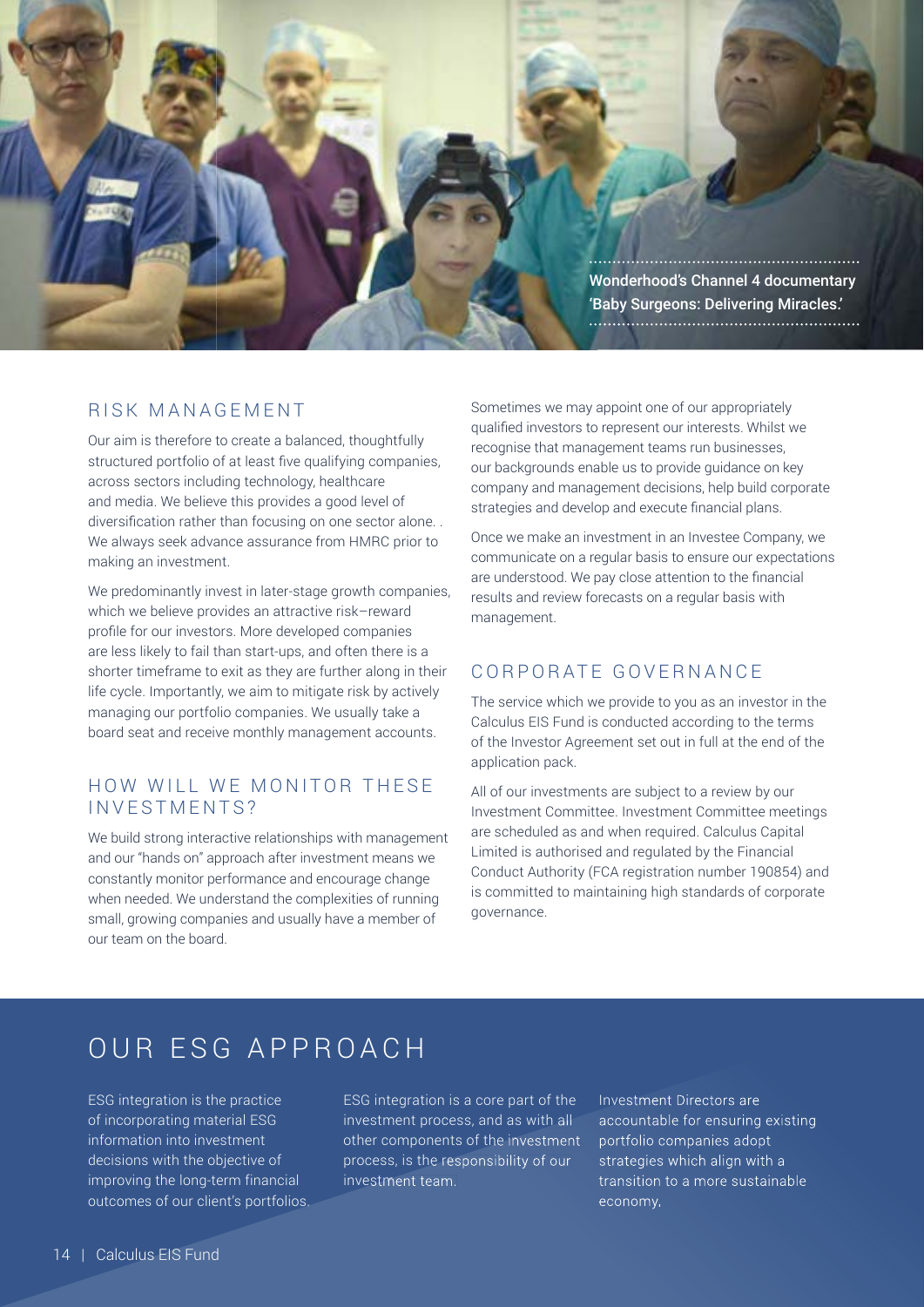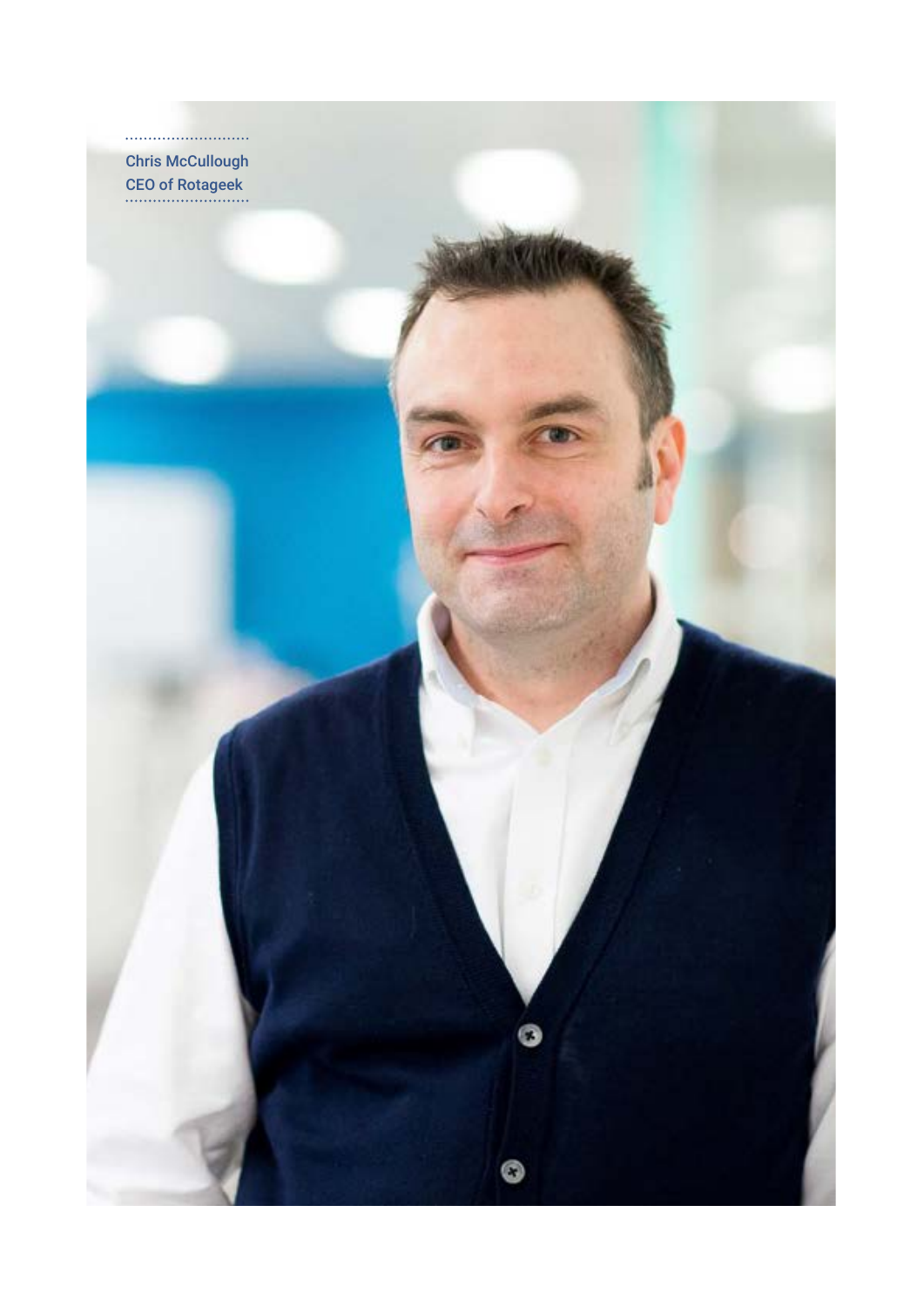# Our Portfolio – investing in companies across the UK

- **O** ActiveOps Limited
- **O** AnTech Limited
- **O** Arcis Biotechnology Holdings Limited
- **O** Arecor Limited
- **O** Avvio Limited
- **O** Axol BioScience Limited
- **O** Blu Wireless Technology Limited
- **O** Brouhaha Entertainment **Limited**
- **O** C4X Discovery plc
- **O** CloudTrade Technologies Limited
- **O** Duvas Technologies Limited
- **O** Econsult Health Limited
- **O** Essentia Analytics Limited
- **O** Evoterra Limited
- **O** Genedrive plc
- **O** Home Team Content Limited
- **O** Invizius Limited
- **O** IPV Limited
- **O** Maven Screen Media Limited
- **O** Maze Theory Limited
- **O** Money Dashboard (The One Place Capital Limited)
- **O** Open Energy Market Limited
- **O** Oxford BioTherapeutics Limited
- **O** Park Street Shipping Limited
- **O** Ouai Administration Services Limited
- **O** Raindog Limited
- **O** Rotageek Limited
- **O** Scancell Holdings plc
- **O** Thanksbox Limited (Mo)
- **O** Wazoku Limited
- **O** Weeding Technologies Limited
- **O** WheelRight Limited
- **O** Wonderhood Studios Limited
- **O** Yourgene Health plc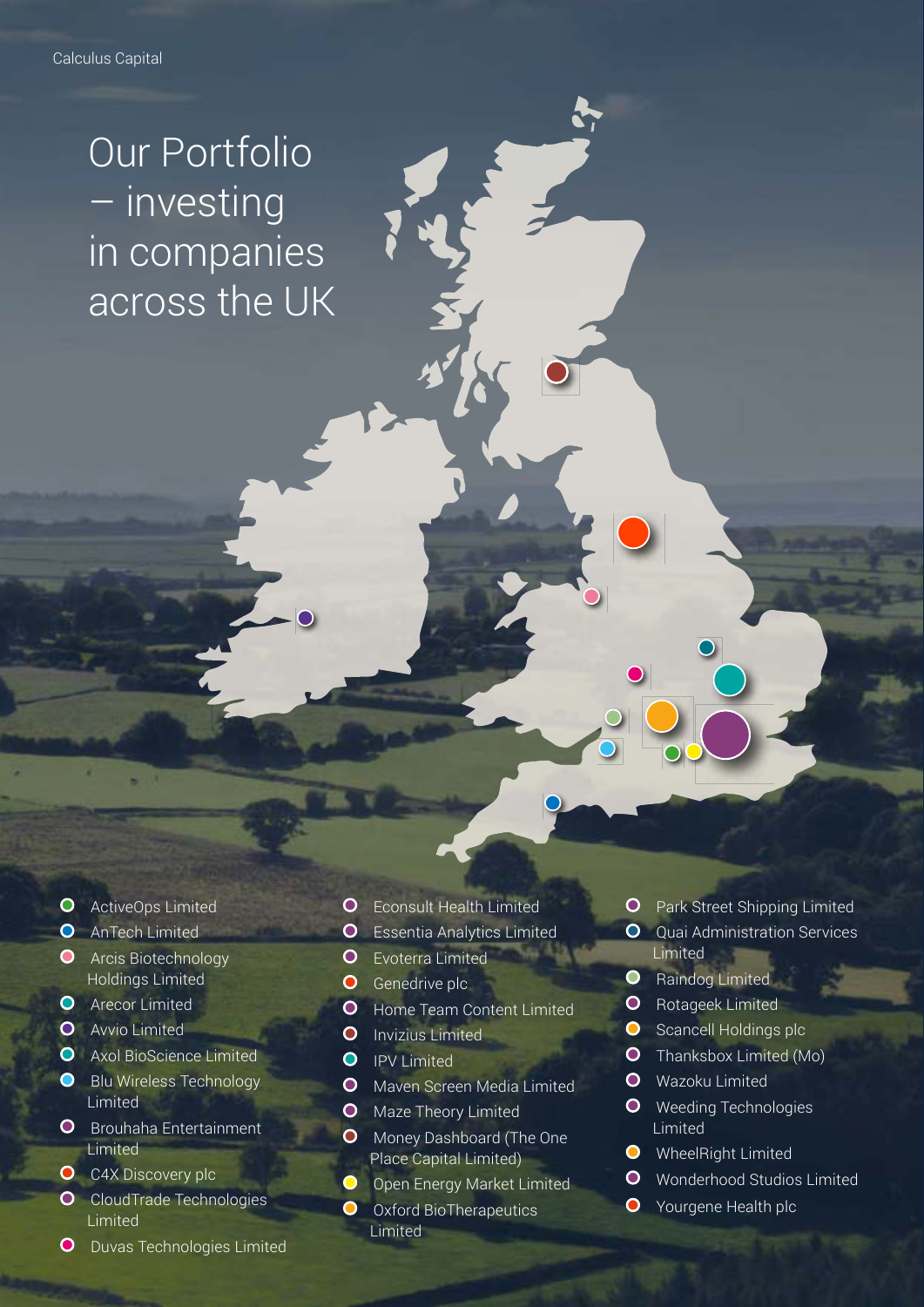# Portfolio companies

Please find below examples of some of our portfolio companies. Investors should note that the companies listed below are examples only, are not necessarily representative of investments that they may hold if they invest and that different investors will hold different portfolios with varying performances.





### E CONSULT ESTABLE THE INVIZIUS

eConsult is an online consultation provider to the NHS, dominating the primary care market. The platform is now live in over 3,200 NHS GP practices and gives millions of patients access to their own GP online, benefiting the GP practices by releasing capacity and reducing costs.

Rapid adoption of eConsult's solution has been aided by the introduction of centralised government funding for online consultation in 2016 and more recently the COVID-19 pandemic has dramatically increased the need for digital triage systems leading to an acceleration in uptake.

The company is also rolling out their Urgent and Emergency Care tool, eTriage, and outpatient triage tool, eSpecialist.





Invizius is a biotechnology company developing treatments to suppress unwanted innate immune responses to help patients on dialysis, and on other extra-corporeal treatments suffer fewer complications.

The H-Guard® Priming Solution comprises a novel protein that lines the inside of the dialysis filter and helps dialysis to take place undetected by the body's immune system. This suppresses the blood's foreign body response, thereby preventing a repetitive, hostile inflammatory reaction that increases the risk of cardiovascular complications. The technology may also be used with other devices or treatments such as CRRT, ECMO, cardiopulmonary bypass, organ transplants and immunomodulating therapeutics.

Preparations are already well underway to complete the First-in-Man safety study and have received promising preliminary results from ex-vivo testing.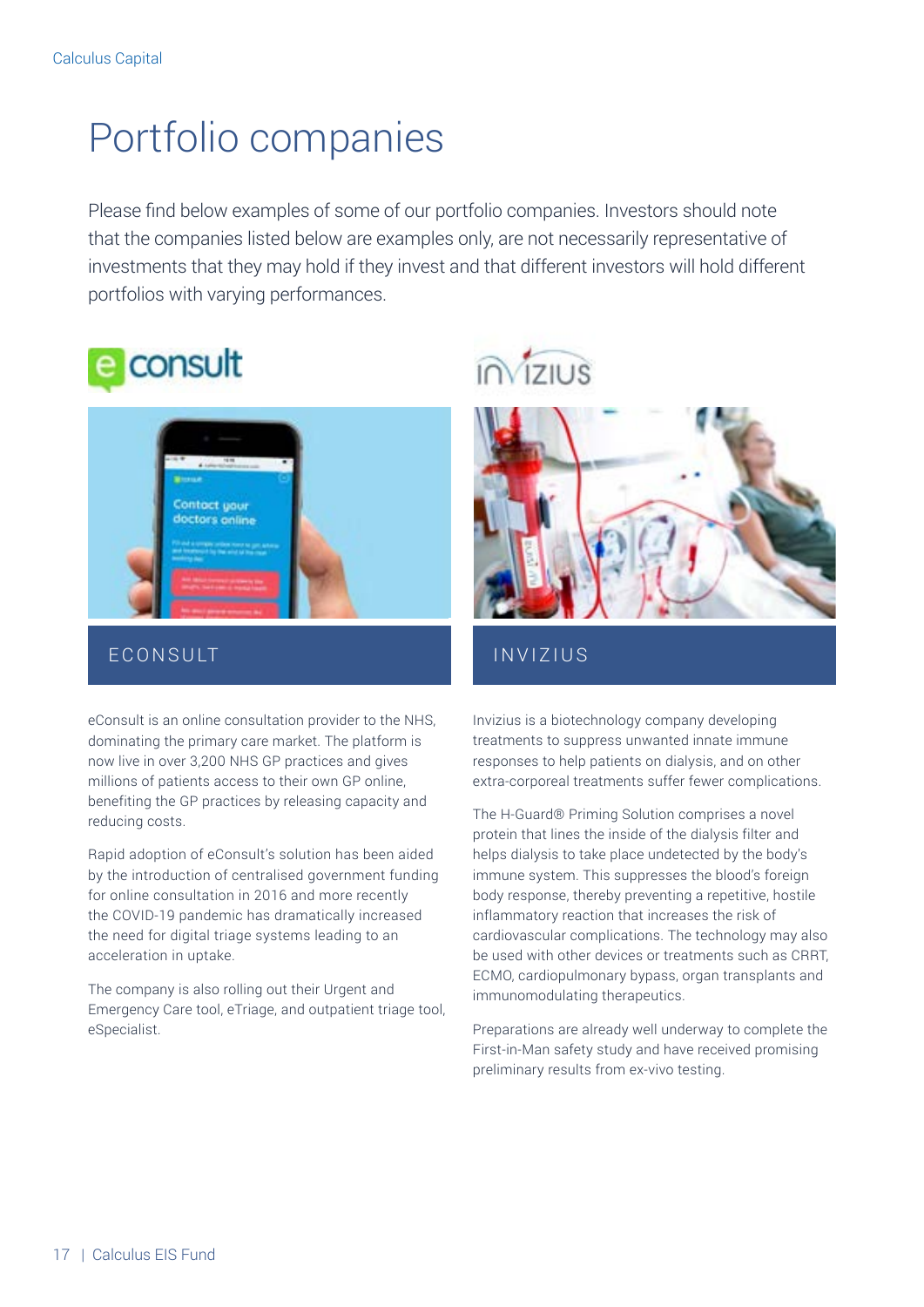



### WONDERHOOD STUDIOS ROTAGEEK

Wonderhood is the creative business founded by former Channel 4 CEO David Abraham and senior partners from the TV production and advertising sectors.

Wonderhood is introducing a new hybrid model as a TV programme maker and advertising agency supported by a third capability which provides data-led insights into audience behaviour.

In 2020 Wonderhood was appointed the creative account to Branston owner Mizkan. Wonderhood also scooped the Three advertising account, SumUp account and continued work with Starling Bank.

In 2021 Wonderhood was nominated for a prestigious Grierson Trust British Documentary Award for its critically acclaimed production '*Baby Surgeons: Delivering Miracles'.* 



Rotageek uses cloud-based technology and automatic scheduling to help multi-site businesses manage and schedule staff to meet demand, drive efficiency and reduce costs.

The company was founded by the current CEO Dr Chris McCullough, CTO Nick Mann and Professor Roy Pounder. Chris trained as a medical doctor spending 16 years in the NHS and 8 years as an Emergency Medicine Physician. The difficulties of managing a shift-based, lean workforce provided Chris with the motivation to establish Rotageek, utilising Nick's technological ability to create a relevant solution.

Rotageek has established a strong position in the UK retail sector and is expanding into healthcare having been piloted in Ashford and St Peter's Hospitals NHS Foundation Trust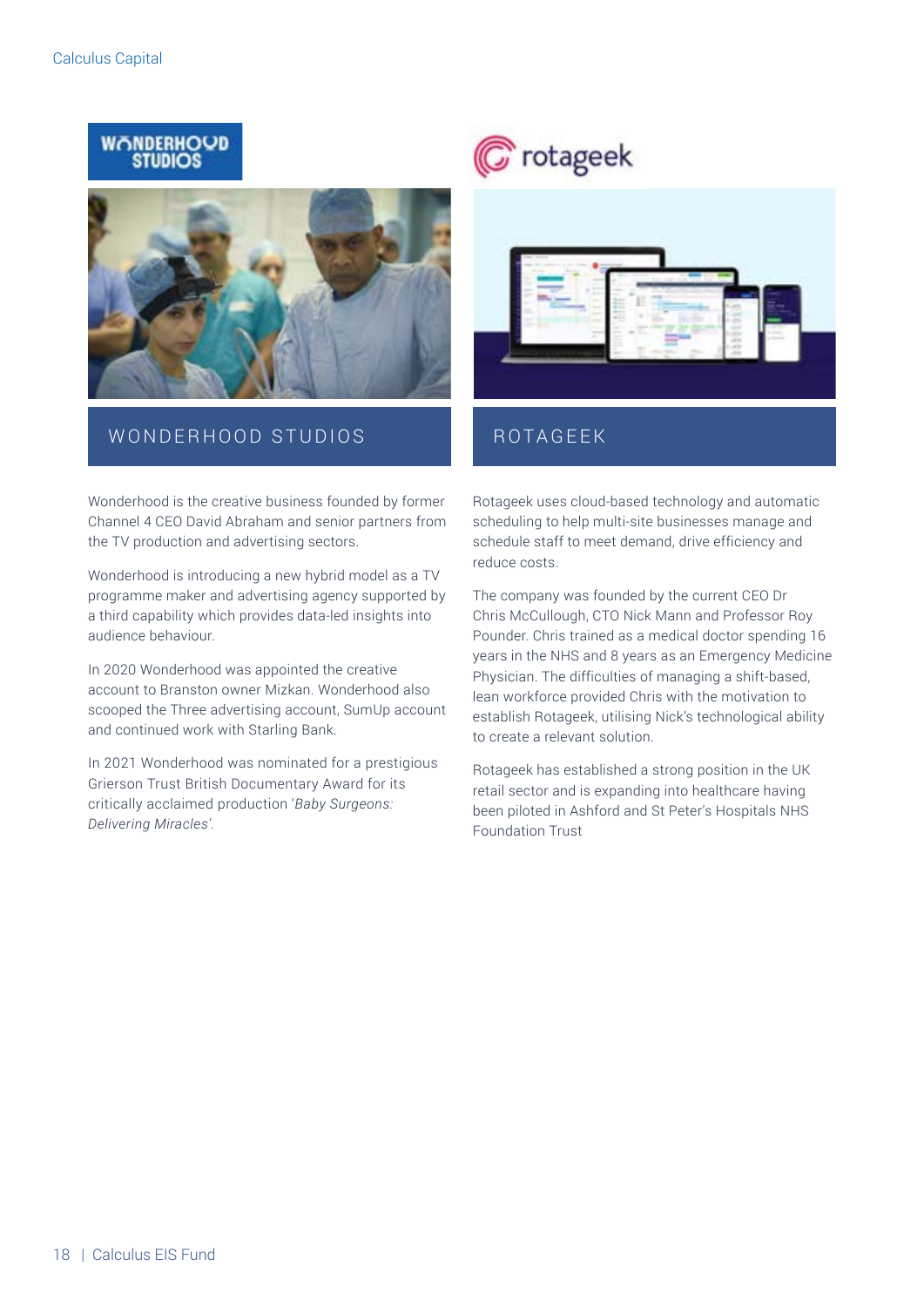# Our Exit Strategy

## 2 0 2 0 / 2 1 R E S U LT S

From the beginning of 2020 up to July 2021 we have made 10 exits, with an average return multiple of 1.9x.

- Above 3x 2 companies
- $\blacksquare$  2–3x 1 company
- $\blacksquare$  1–2x 5 companies
- Nil return 2 companies



Data as at July 2021.

Some investments may have a spread of returns; in this instance the average return multiple was taken. Please note, past performance of investments should not be regarded as an indicator of future performance.

### **FXIT STRATEGY**

It would be prudent to view an investment in the Fund as long term. You should only invest in the Fund if you are willing to leave the investment intact for at least three years and most probably longer. Our average holding period for a company is around five years but some can be held for longer. We always consider potential exit strategies before we make an investment and aim to exit investments as soon as commercially feasible after the minimum three-year holding period.

In the normal course, Calculus does not intend to sell any investments within three years although there may be instances when a sale within three years is judged to be commercially prudent. Once the holding period for EIS qualification is achieved, we will look for disposal opportunities as soon as commercially possible thereafter.

Exit may be achieved through a variety of routes:

- Trade sale of the shares or assets of the Investee Company
- Management buy-out
- Sale of shares to other shareholders or through a buy back by the Investee Company itself
- Sales of shares on the stock market following an Initial Public Offering (IPO) on the AIM

## DISTRIBUTIONS

On sale of the Fund's investments, the net proceeds are distributed to the Investor or, if you so choose, may be re-invested in a separate Reinvestment Fund. It is intended that all of the Fund's investments will be realised and the Fund terminated within seven years of the date of the Fund's final investment.

### REINVESTMENT FUND

The Reinvestment Fund will be invested alongside the Calculus EIS Fund in EIS Qualifying Investments (assuming there has been no change to the legislation). Investment via the Reinvestment Fund should enable that any inheritance tax exemption remains, capital gains may be deferred again, and a further 30% income tax relief becomes available once invested into the underlying companies. Please note that such reliefs are generally only available provided the Investor is at that time invested in EIS Qualifying Investments and there may be a period during which such funds are uninvested when such reliefs may not be available or maintained.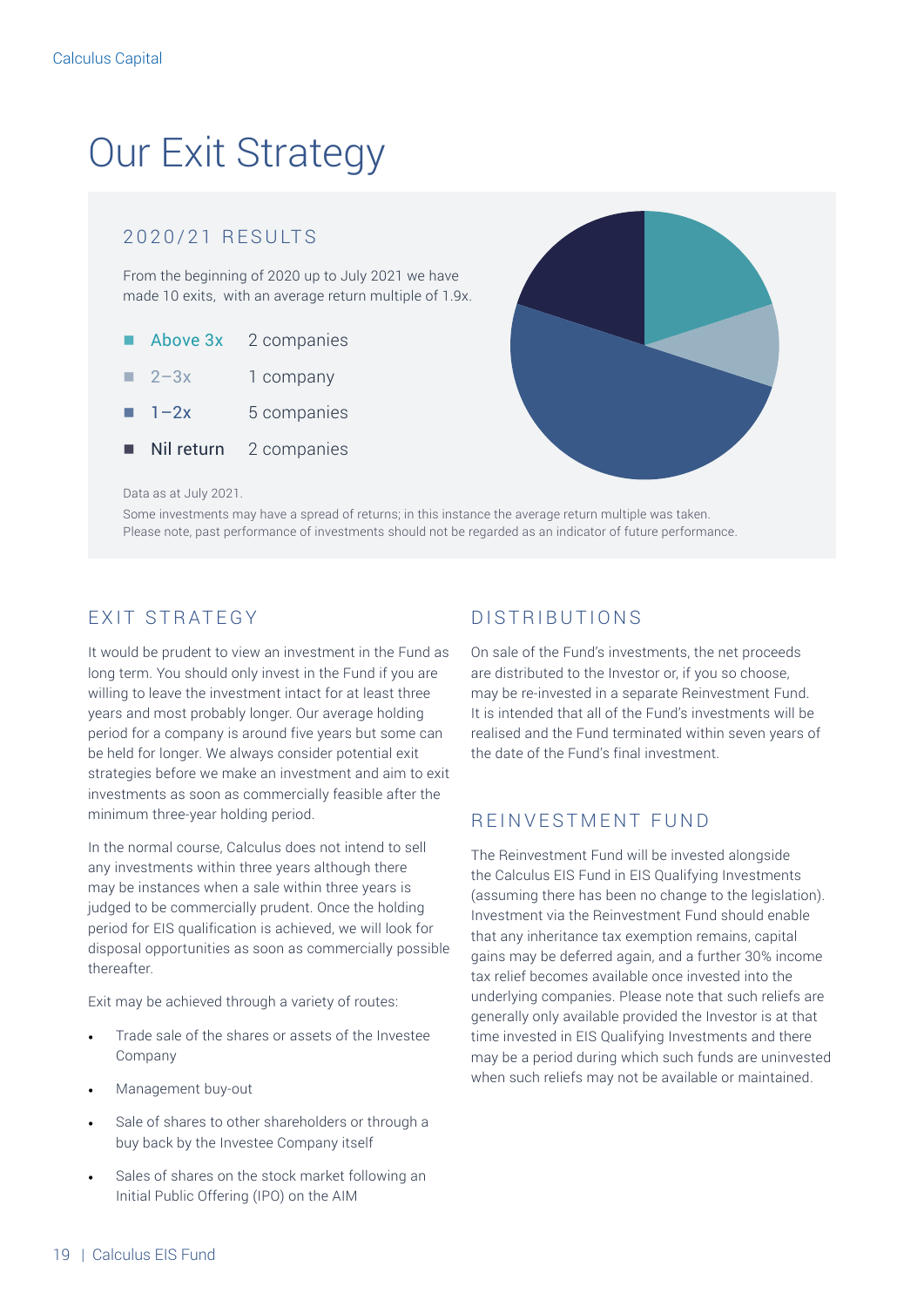# Recent Exits

We have a long track record of making exits. We have made over 40 exits in recent years, which is significantly more than most of our peer group. Please note, past performance of investments should not be regarded as an indicator of future performance.



#### Sector – Technology Exit – AIM listing Multiple – 6x return\*

ActiveOps is a leader in Management Process Automation, providing a SaaS platform to large enterprises with complex and often global back-offices. The company's software and embedded back-office operations management methodology enables enterprises to adopt a data-driven, scientific approach to organising work and managing capacity.

In March 2021, ActiveOps completed a successful Initial Public Offering on the Alternative Investment Market, generating a 6x return for Calculus EIS investors. \*Calculus exited 75% of its holding.



#### Sector – Healthcare Exit – Placement of blocks of shares on AIM Average return multiple – 2.4x

Genedrive is a molecular diagnostics company developing and commercialising a low cost, rapid, point of need molecular diagnostics platform.

In 2020 the company refocused part of its resources to the development of two COVID-19 tests. This, combined with a long term supply agreement with the US Dept of Defense for the company's biohazard test, and progress on its antibiotic induced hearing loss test for neo-natals, resulted in a significant increase in the Genedrive share price.



Sector – Healthcare Exit – Sale to not-for-profit Average return multiple – 2.5x

Mologic is a world leading innovator in lateral flow and rapid diagnostic technologies. Mologic was sold to Global Access Health, a not-for-profit company financed by the Soros Economic Development Fund and a group of other philanthropic organisations and investors in July 2021. Mologic will further cement its position as a sustainable social enterprise, targeting a diverse range of epidemics and neglected diseases, particularly in resourcelimited settings, such as dengue fever and COVID-19.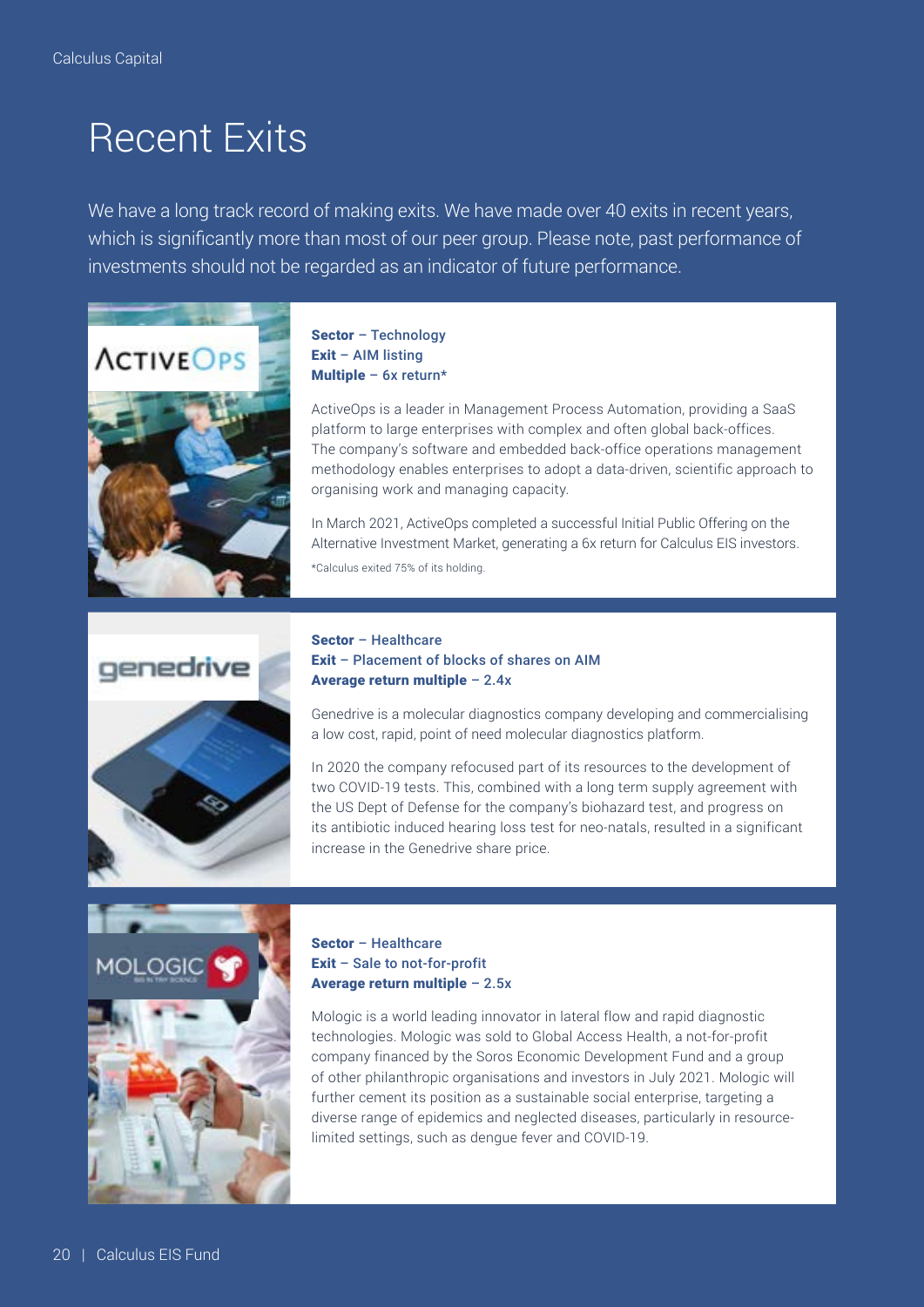# Meet The Calculus Team

The team at Calculus has substantial experience of private equity investment, portfolio management and realisation of investments.



Susan McDonald Executive Chairman



John Glencross Chief Executive

Susan is one of the UK's leading experts on investing in smaller companies and the government's Enterprise Investment Scheme. A pioneer of the EIS industry, in 1999/2000, she structured and launched the UK's first HM Revenue & Customs approved EIS fund with John Glencross. Susan has over 28 years of experience and has personally directed investment to over 80 companies in the last 18 years covering a diverse range of sectors. She has regularly served as a board member of the firm's private equity-backed companies.

Before co-founding Calculus, Susan was Director and Head of Asian Equity Sales at Banco Santander. Prior to this, she gained over 12 years' experience in company analysis, flotations and private placements with Jardine Fleming in Hong Kong, Robert Fleming (London) and Peregrine Securities (UK) Limited. Susan has an MBA from the University of Arizona and a BSc from the University of Florida. Before entering the financial services industry, Susan worked for Conoco National Gas Products Division and with Abbott Laboratories Diagnostics Division.

John co-founded Calculus with Susan McDonald in 1999, creating one of the UK's most successful, independent private equity firms focused on investing in entrepreneurial young British companies.

John has over 30 years' experience in private equity, corporate finance, and operational management. During that time, he has invested in, advised on or negotiated more than 100 transactions and served on publicly quoted and private corporate boards. Before co-founding Calculus, John served as a European Corporate Finance Director at UBS, and, prior to this he was Head of Mergers and Acquisitions at Phillips and Drew, a 100-year-old London-based financial institution. At the start of his career, John qualified as a Chartered Accountant with Peat Marwick (subsequently KPMG), where he then went on to be recruited as a founder member of Deloitte's newly established consultancy practice in the Gulf Region and then Corporate Finance practice in London.

John graduated from Oxford University with an MA (Hons) in Philosophy, Politics and Economics.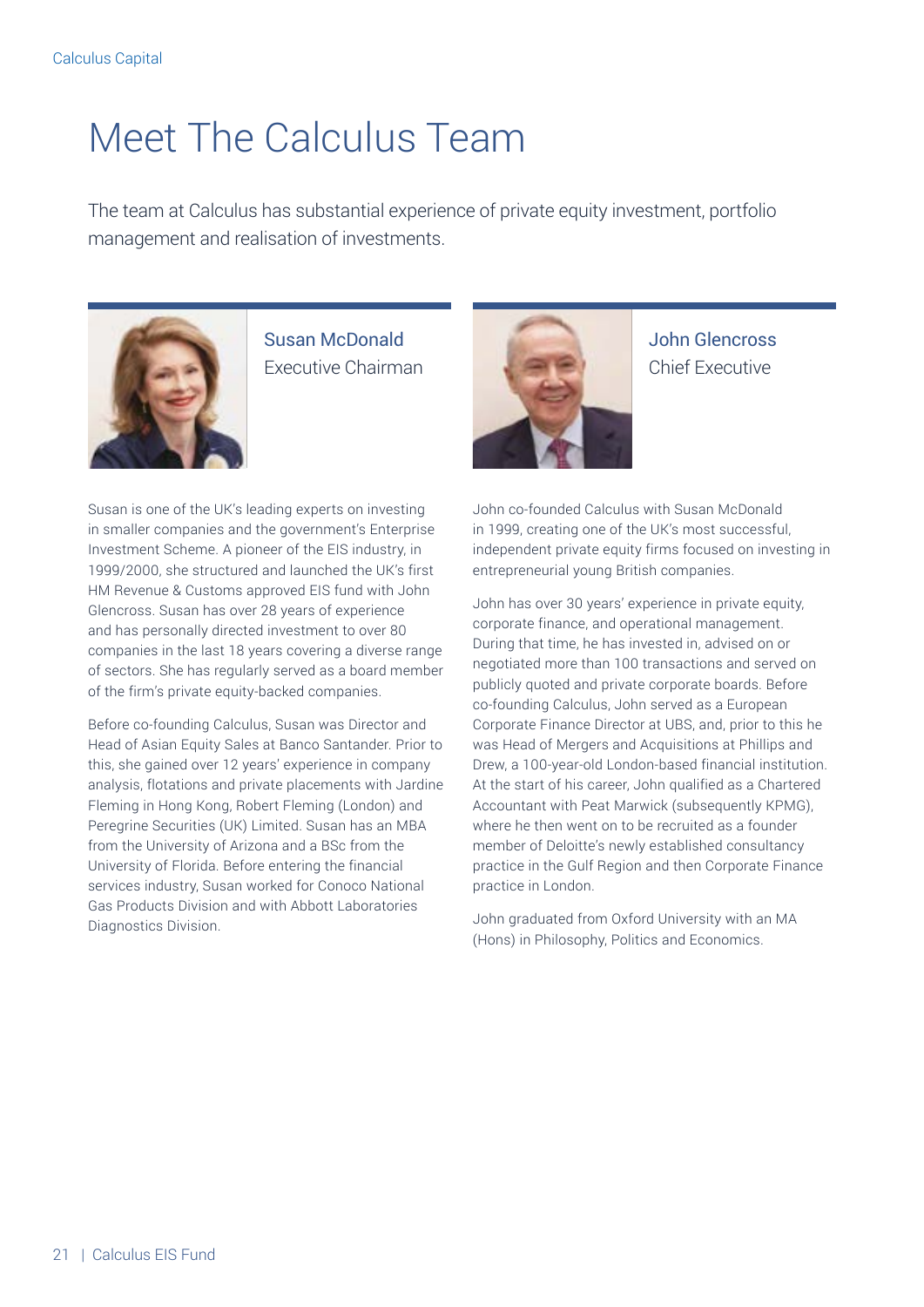

Richard Moore Investment Director, Co-Head of Investments

Richard joined Calculus in 2013. Prior to this he was a Director at Citigroup, which he joined in 2005, and previously worked at JP Morgan and Strata Technology Partners. Richard has over 14 years' corporate finance experience advising public and private corporations and financial sponsors on a range of M&A and capital-raising transactions. Richard began his investment banking career in the UK mid-cap advisory team at Flemings (acquired by JP Morgan in 2000), working with companies across a broad a range of sectors. More recently Richard has specialised in advising companies in the technology industry.

Richard has advised on a wide range of transactions including buy-side and sell-side M&A mandates, public equity and debt offerings, private equity investments and leveraged buy-outs in the UK, Europe, US and Asia. Richard began his career at KPMG where he qualified as a Chartered Accountant, and remains a member of the ICAEW. He has a BA (Hons) in Politics and Economics from Durham University.



Alexander Crawford Investment Director, Co-Head of Investments

Alexander joined Calculus in 2015, and has over 20 years' corporate finance experience, incorporating M&A, capital raising in both public and private markets, and other strategic advice. He spent 10 years with Robert Fleming & Co, Evercore Partners and JP Morgan in London, New York and Johannesburg, where he advised the South Africa government on the privatisation of their incumbent telecoms operator. He was more recently a Managing Director at Pall Mall Capital.

Alexander has an MA in Mathematics from Cambridge University and qualified as a Chartered Accountant with KPMG.



Dominic Harris Head of Portfolio Management

Dominic joined Calculus in 2019. Prior to this he was an Investment Director at Valtegra, a mid-market, private equity firm. He has over 20 years' investment experience, including as an investment banker in both M&A execution and coverage across the industrials, transport, shipping and services sectors. He previously worked at HSBC, Nomura, KPMG, Citigroup and BDO.

Dominic has a master's in Finance from London Business School, an MBA from SDA Bocconi Business School, Milan and a BA(Hons) in Economics from the University of Manchester. He is also a Chartered Accountant having qualified with BDO.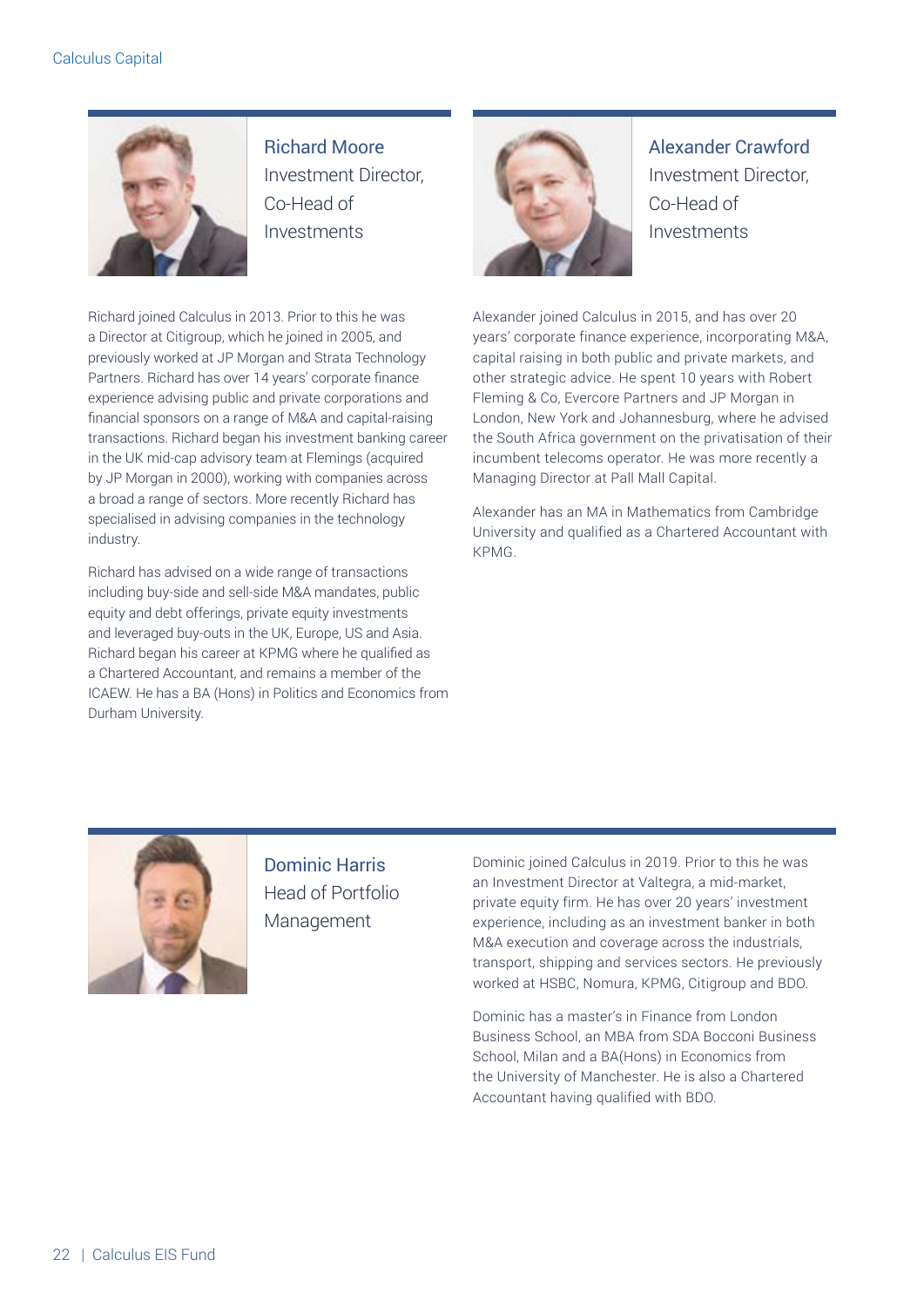

Alexandra Lindsay Investment Director

Alexandra joined Calculus in 2008. As a senior member of the investment team, Alexandra's role is to source and execute new deals, as well as to manage some of the existing portfolio companies through to exit. Prior to joining Calculus, she worked on the hedge fund team at Apollo Management International where she conducted research into companies and markets. She graduated from University College London with a first class degree in History of Art having previously studied Engineering Science at Wadham College, Oxford. Alexandra is a CFA charterholder.



Daniela Tsoneva Investment Assistant **Director** 

Daniela joined Calculus in 2016. She assists with financial modelling, primary due diligence and valuations. Prior to this, she worked as an Analyst in a mergers and acquisitions focused investment bank Berkshire Capital Securities in New York City where she covered the financial services sector. Daniela's experience also includes product launch and supply chain consulting projects in the renewables and financial services industries in Africa. Daniela holds an MBA (Dist) degree from Oxford University and a BA (Hons) in Political Economy from Middlebury College in the US.



Matthew Connor Investment Assistant **Director** 



Ali Chinoy Investment Associate – Portfolio Management Team

Matthew joined Calculus in 2017 and works in the investment team. Prior to this, he worked at Aberdeen Standard Investments, joining the group's graduate scheme after university and rotating across various areas of the group, latterly working within the Pan-European equities team. Matthew holds an MA (Hons) in Economics from the University of Edinburgh, and is a CFA Charterholder.

Ali joined Calculus in February 2019 as a Finance and Fund Administration Manager and now works in the Portfolio Management team. His main responsibilities involve monitoring the performance of Calculus' investee companies and assisting the Head of Portfolio Management. Prior to joining Calculus, he worked at Cinven Partners LLP as a Management Accountant. Ali has over 5 years' experience working in the private equity industry. Ali is a full member of the Association of Chartered Certified Accountants and has a degree in Business and Management Accounting from Brunel University.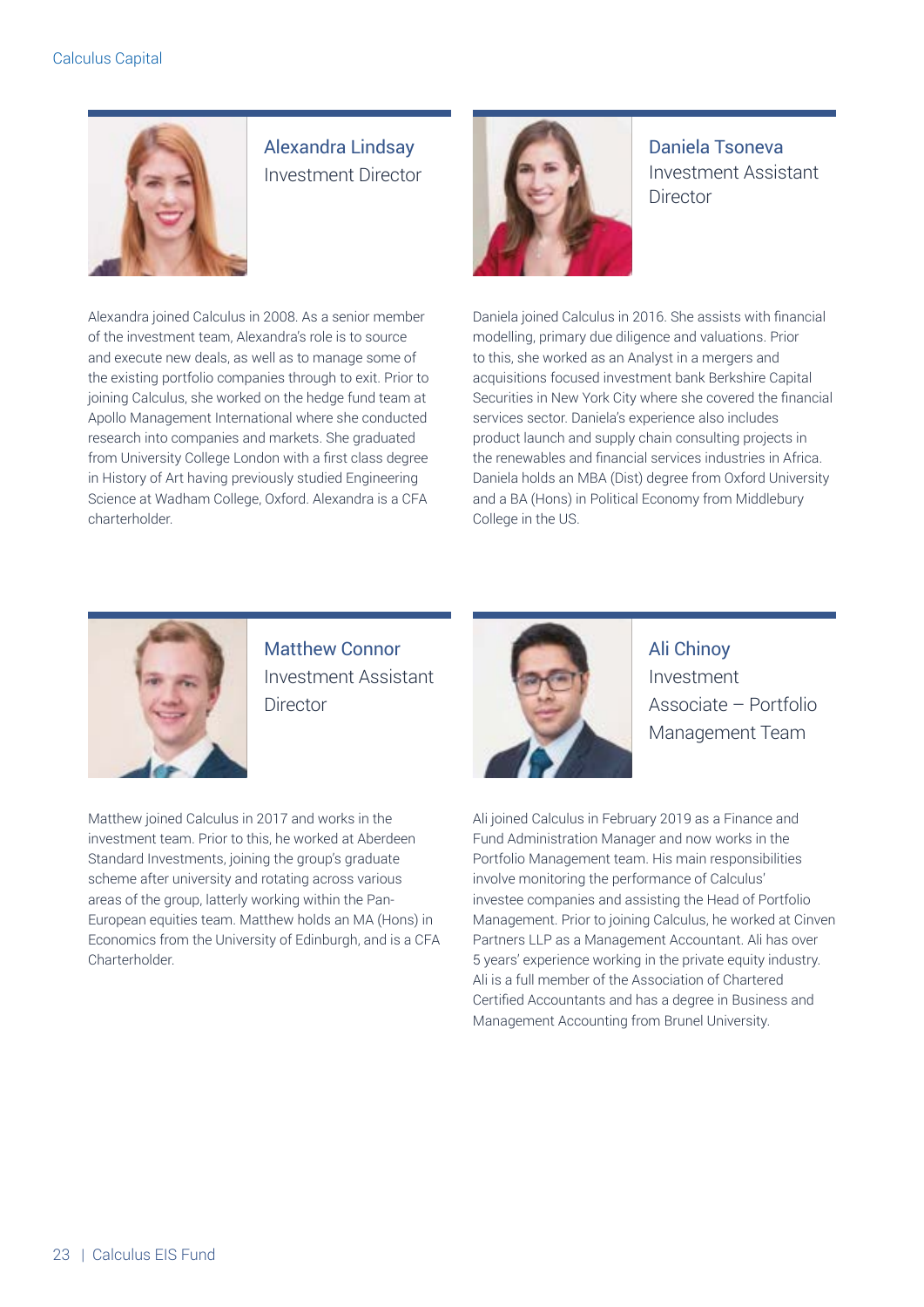

Smit Mehta Investment Analyst

Smit joined Calculus in 2021 and is part of the investment team. Before this, he worked as a Senior Researcher with a bulge bracket Investment Bank, where he worked with bankers across the globe supporting IPOs, M&A and Debt deals. His experience also includes working with Zerodha, a fintech unicorn.

Smit holds a bachelor's degree in Financial Markets from the University of Mumbai and is currently pursuing the CFA qualification.



Madeleine Ingram Director, Head of Marketing and Investor Relations

Madeleine joined Calculus in 2013 and looks after Marketing and Investor Relations. Prior to joining Calculus, she worked for S&P Capital IQ where she was responsible for investment management, investment banking, private equity and algorithmic trading marketing and communications for the EMEA markets. She has managed all elements of the marketing mix, both offline and online. Before joining the marketing team she was a private equity analyst at Capital IQ. Madeleine graduated from the University of Newcastle upon Tyne with a BA (Hons) in Modern Languages, French with Spanish.



Francesca Rayneau Director, Marketing and Investor Relations



Matthew Moynes Assistant Director, Marketing and Investor Relations

Francesca joined Calculus in 2015. Prior to joining, she worked for independent financial advisory firms for three years in Switzerland and Dubai. Upon moving back to the UK she joined CW+, the charity which supports Chelsea and Westminster Hospital. Francesca has a degree in International Management from the University of Manchester. She is an associate member of Chartered Institute of Securities and Investment, having passed the Certificate in Wealth Management and Client Assets and Money qualification.

Matthew joined Calculus in 2021. Prior to joining, he worked for Barclays Wealth as the Head of Venture Capital Products responsible for managing the tax efficient thirdparty manager panel and driving distribution through product specialist support to Wealth Managers and Planners. During his time at Barclays he was also part of the Manager Selection team responsible for conducting fund and manager level monitoring and initial due diligence. Matthew has a master's degree in Chemistry from the University of Manchester.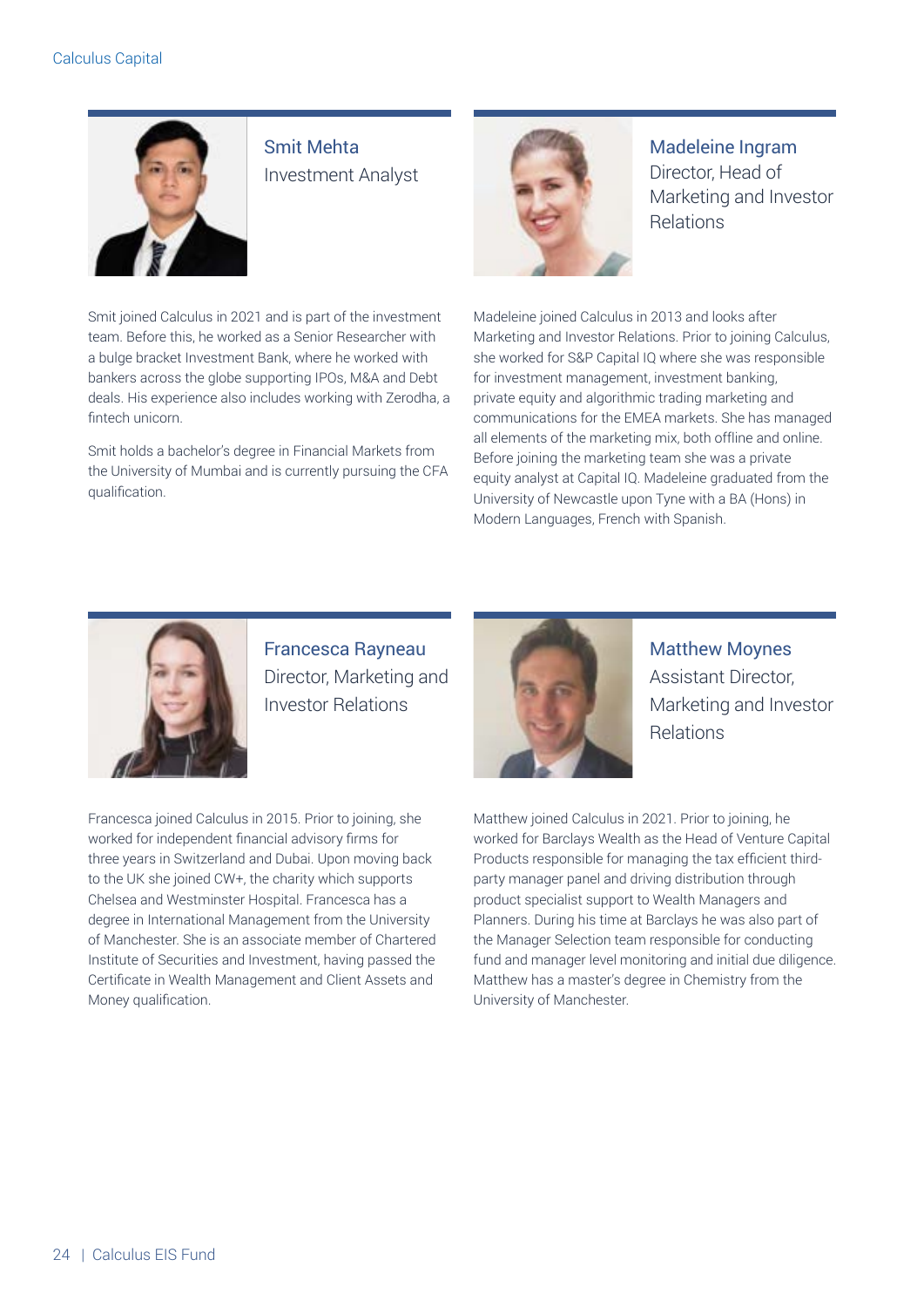

Oliver Warren Associate, Marketing and Investor Relations

Oliver joined Calculus at the beginning of 2020. Prior to Calculus, he worked at HSBC Private Bank as a Client Services Associate and LGBR Capital in Business Development across the intermediary market. Oliver graduated from Northumbria University with a 2:1 in Business and Finance. He has completed the Investment Management Certificate and aims to pursue further industry qualifications.



Frank Spurway Analyst, Marketing and Investor Relations

Frank joined Calculus Capital in 2021. Prior to Calculus he worked at Innvotec, an AIFM based in London, in Investor Relations.

Frank is a graduate with a BA in Business Management from the Henley Business School, University of Reading. He completed a placement year as part of his degree working at a multinational production company in Ireland, in their finance team. Before this, he completed an internship at Talis Capital. He aims to pursue industry qualifications.



Natalie Evans Finance Director

Alex Wells Fund Administration Associate

Alex joined Calculus in 2018 as a Finance and Fund Administration Analyst. Prior to joining, Alex worked as a Systems Analyst primarily focusing on financial software systems for life insurance firms. Alex covers all aspects of administration and reporting for the Calculus EIS Fund. Alex has a degree in Banking and Finance from the University of Leicester and is starting his qualifications in chartered management accountancy.

Natalie has over 10 years' experience working in finance roles in private equity. Natalie is responsible for finance and operations at Calculus. Until recently Natalie was Head of Fund Administration and she still oversees all areas of VCT fund administration, operations and reporting. Natalie oversees compliance at Calculus and is also company secretary. She is a chartered management accountant and holds a first class Bachelor of Law degree. Prior to this Natalie graduated with a Masters of Modern Languages from the University of Manchester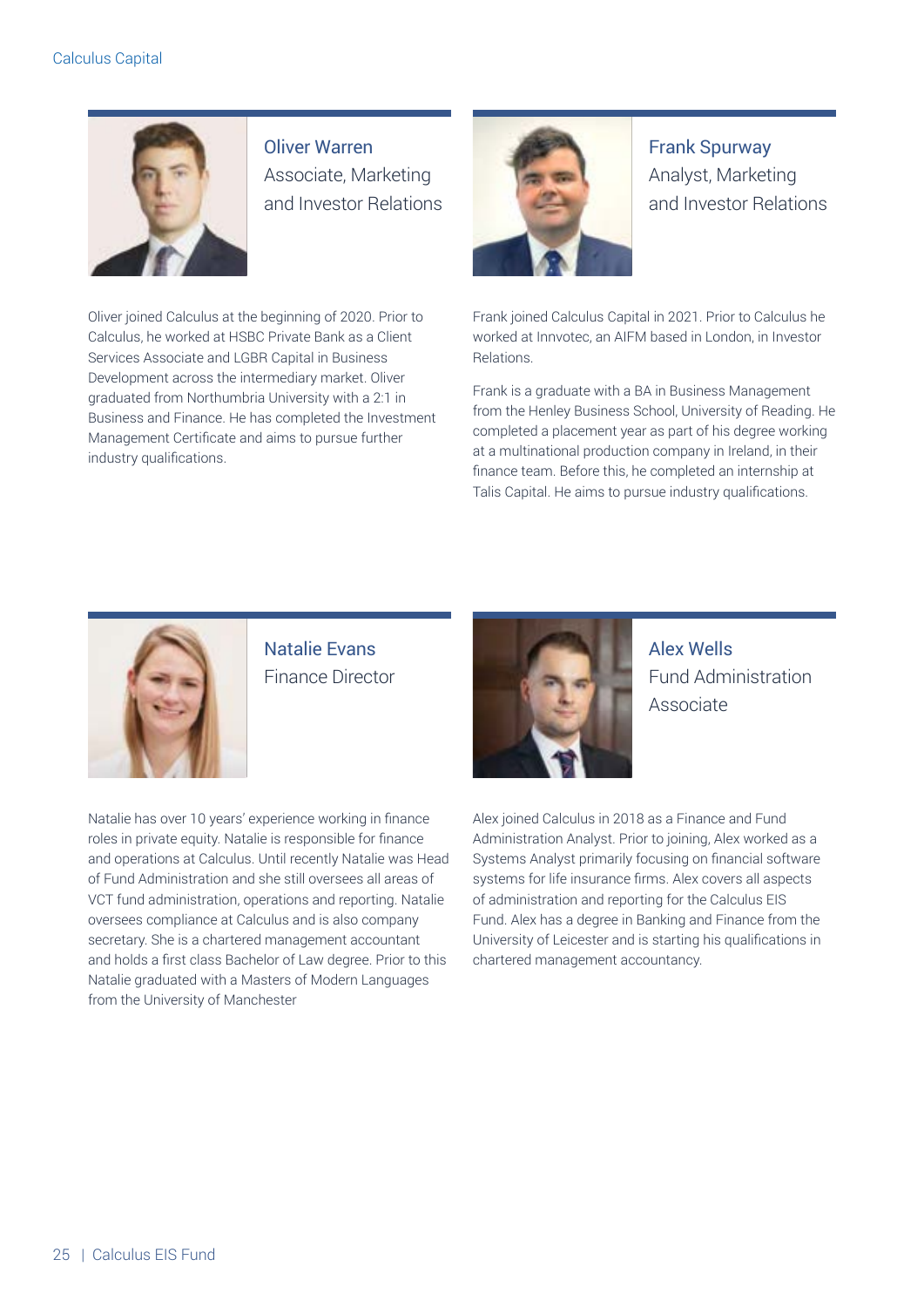

Safah Abdul-Rahman Finance Systems Analyst

Safah joined Calculus in July 2021. Prior to joining Safah was studying Mathematics at Brunel University. During this time Safah completed a placement with Travelport where she worked as a BI Data Analyst.

Safah now hopes to pursue industry qualifications.



Amanda Berinson Operations Manager

Amanda joined Calculus Capital in 2018, after relocating from Perth, Western Australia. Amanda is Executive Assistant to the directors of Calculus, in addition to running the day to day operations of the firm.

Prior to Calculus, she worked as a Sales Development Manager at TAL Australia, and in Sales and Distribution at the National Australia Bank in their Wealth Management division. Amanda has over 11 years' experience in the Financial Services industry and is currently working towards her Diploma in Financial Planning.



Ken Edwards Non-Executive Director

Ken has over 40 years' experience in financial services and held senior management posts at two leading investment management companies and the unit trust arm of a major UK Retail Bank. He was Intermediary Sales and Marketing Director, Retail Investments at Baillie Gifford & Co for 12 years. Before that, Ken spent three years at Barclays Unicorn, where he was Head of Intermediary Sales. He was Managing Director of Hill Samuel Professional Adviser Services, the intermediary distribution arm of Hill Samuel Investment Services, and operated out of Bristol, London and Croydon. He has extensive experience of the UK intermediary market, sales management, marketing, distribution, strategy, PR, compliance and client service. Ken has also become a Business Mentor for The Prince's Trust and been appointed an Honorary Life Vice-President of Rockleaze Rangers FC.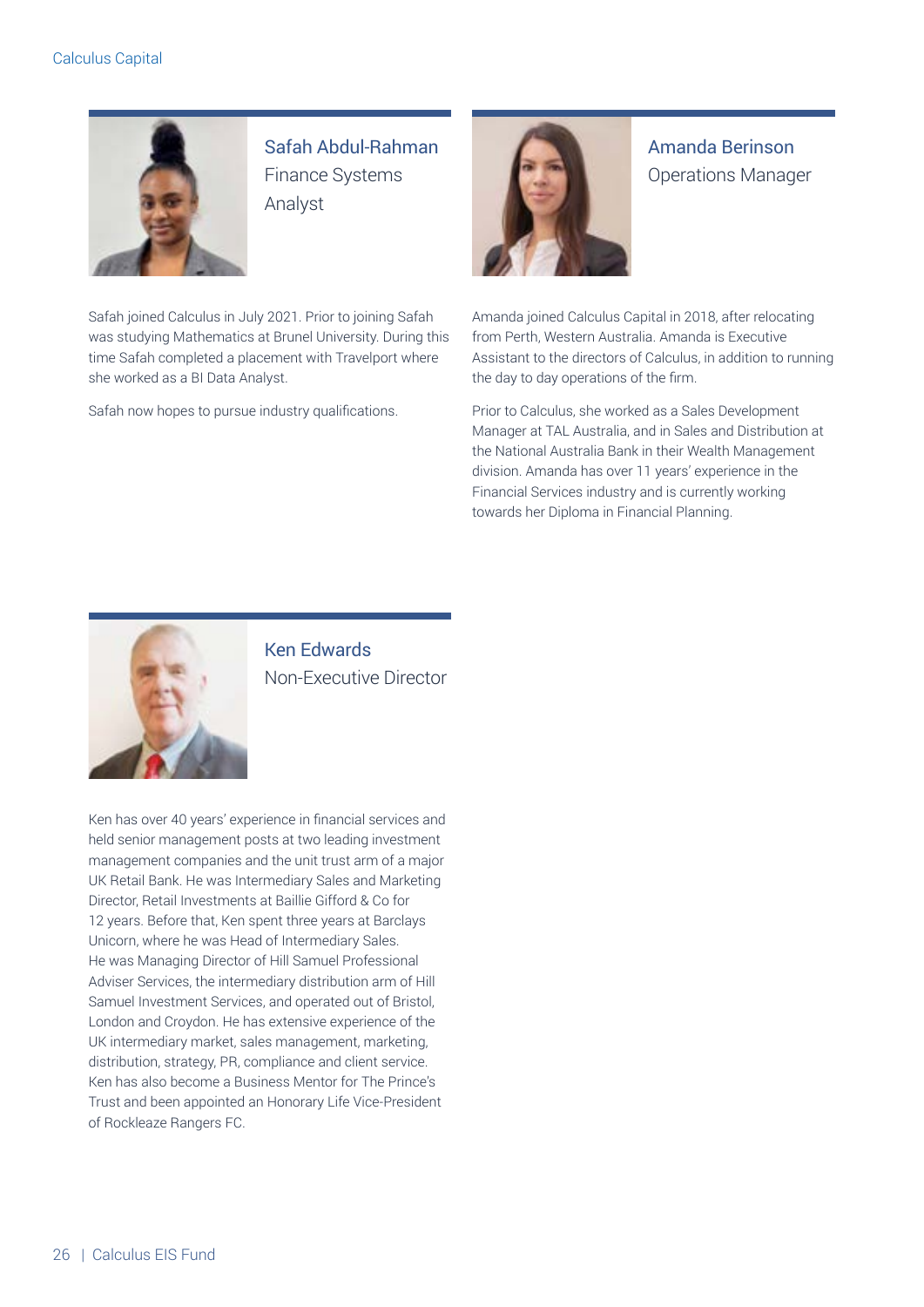# Calculus EIS Fund Timeline

What happens next?

Complete and send your application pack  $\overline{02}$  A confirmation letter will be sent out within seven<br>days of receiving your application pack and funds days of receiving your application pack and funds You will receive a contract note for each company we invest<br>in. These will provide information on your investment details,<br>the company the transaction and our investment rationals in. These will provide information on your investment details, the company, the transaction and our investment rationale An EIS3 form is usually sent out  $2-3$  months after each investment is made  $\overline{\text{O5}}$  These forms may be used to claim income tax relief against<br>tax paid in the current or previous year and also to defer capital gains tax payable on relevant gains As we exit investments, all net proceeds are distributed to investors or, if you select our Reinvestment Fund option, realisations will be reinvested into the Reinvestment Fund Monies will be held in a segregated client account until invested. After the fund close, we make investments on your behalf over a target 15–18 month period. Minimum holding period for EIS relief is three years. We look to exit investments as soon as commercially

Valuations and statements are sent out semiannually. A detailed portfolio review is sent annually.

Portfolio information and EIS3 certificate updates are available 24/7 on our online investor portal.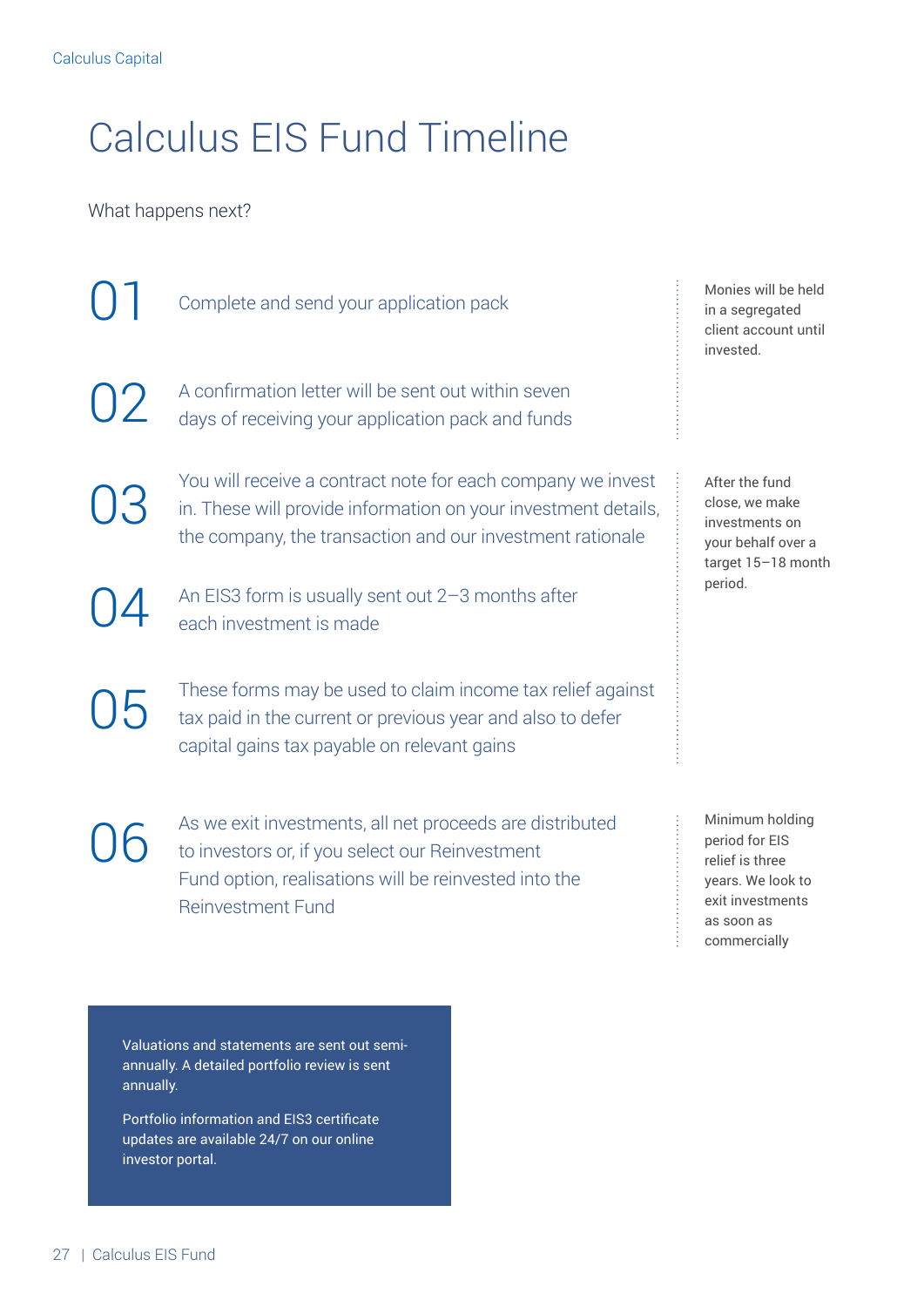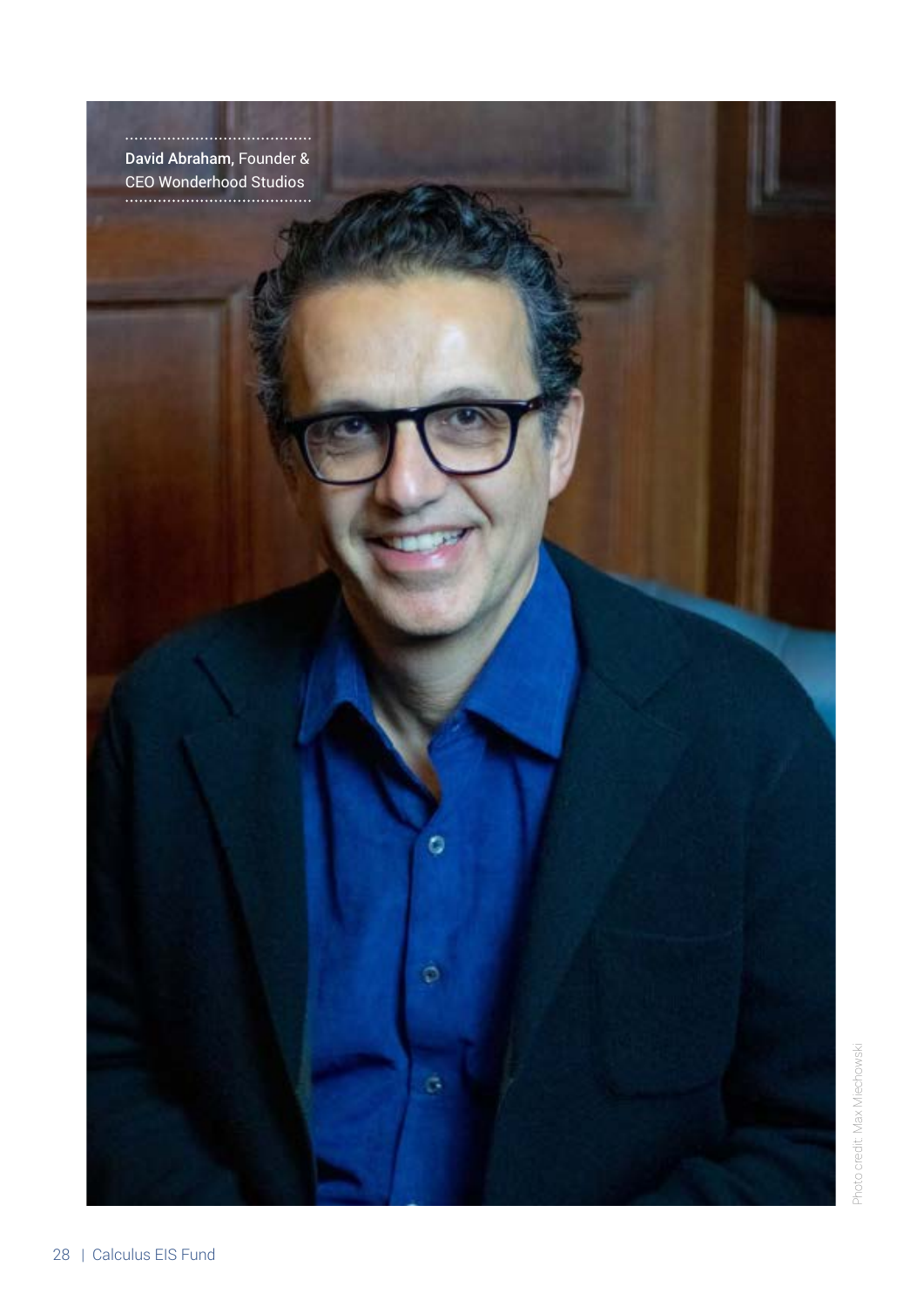# Our Charges

## FEE SUMMARY

| <b>Transaction Fee</b>                                                                                                                | 2%    |
|---------------------------------------------------------------------------------------------------------------------------------------|-------|
| <b>Annual Administration Charge</b>                                                                                                   | 2%    |
| Applicable only to direct investors - Non Advised Investor Set-Up Fee<br>(Loyalty discount of 1% for existing Calculus EIS Investors) | 2%    |
| <b>Dealing Charge</b>                                                                                                                 | 0.65% |
| <b>Incentive Fee</b>                                                                                                                  | 20%   |

We charge a transaction fee of 2% of your contribution upon your subscription to the Fund. A dealing charge of 0.65% will apply on purchases and sales of shares.

For non-advised investors there will be a 2% non-advised set-up fee. A loyalty discount of 1% is applicable for existing Calculus EIS investors.

There is an annual administration charge of 2% calculated on your gross investment into the Fund less the adviser charge, or non-advised intermediary charge and less the transaction fee referred to above. This is also less any return of capital during your holding period.

No annual administration charge will apply after year 5.

We are able to facilitate the payment of any fees that you may have agreed upon with your adviser in relation to your application. If this is the case, the amount available for investment will be decreased to

cover payment of the initial adviser fee which you have agreed and also any ongoing annual adviser fees you might have agreed upon, for up to three years. Initial adviser fees should be described in pounds and on-going annual fees as a percentage of funds invested with the number of years specified. For amounts stated in respect of adviser fees, VAT should be included if applicable.

Calculus retains the right to deduct charges from funds awaiting investment. A portion of your Contribution sufficient to cover up to the first two years' annual administration charges may therefore be held uninvested. If there is insufficient cash to pay ongoing charges, the fees will accrue on your account until such time as a realisation facilitates the payment.

In order to align the Fund Manager's interests with those of Investors, an Incentive Fee of 20% will be applied

to the total return in excess of the original Contribution after deduction of amounts paid to your financial adviser to facilitate agreed adviser fees. The fee will only be payable once you have received back the full amount of your original Contribution net of such adviser fees. For example, if (ignoring any adviser fees) your original Contribution is £150,000, the fee will not be applied until £150,000 has been returned to you.

Calculus retains the right to charge arrangement, monitoring and, where it has board representation, director's fees to companies in which the Fund invests. The cost of all deals that do not proceed to completion will be borne by Calculus.

Value Added Tax will be charged where applicable.

If you have any questions about the charges, please call us on: 020 7493 4940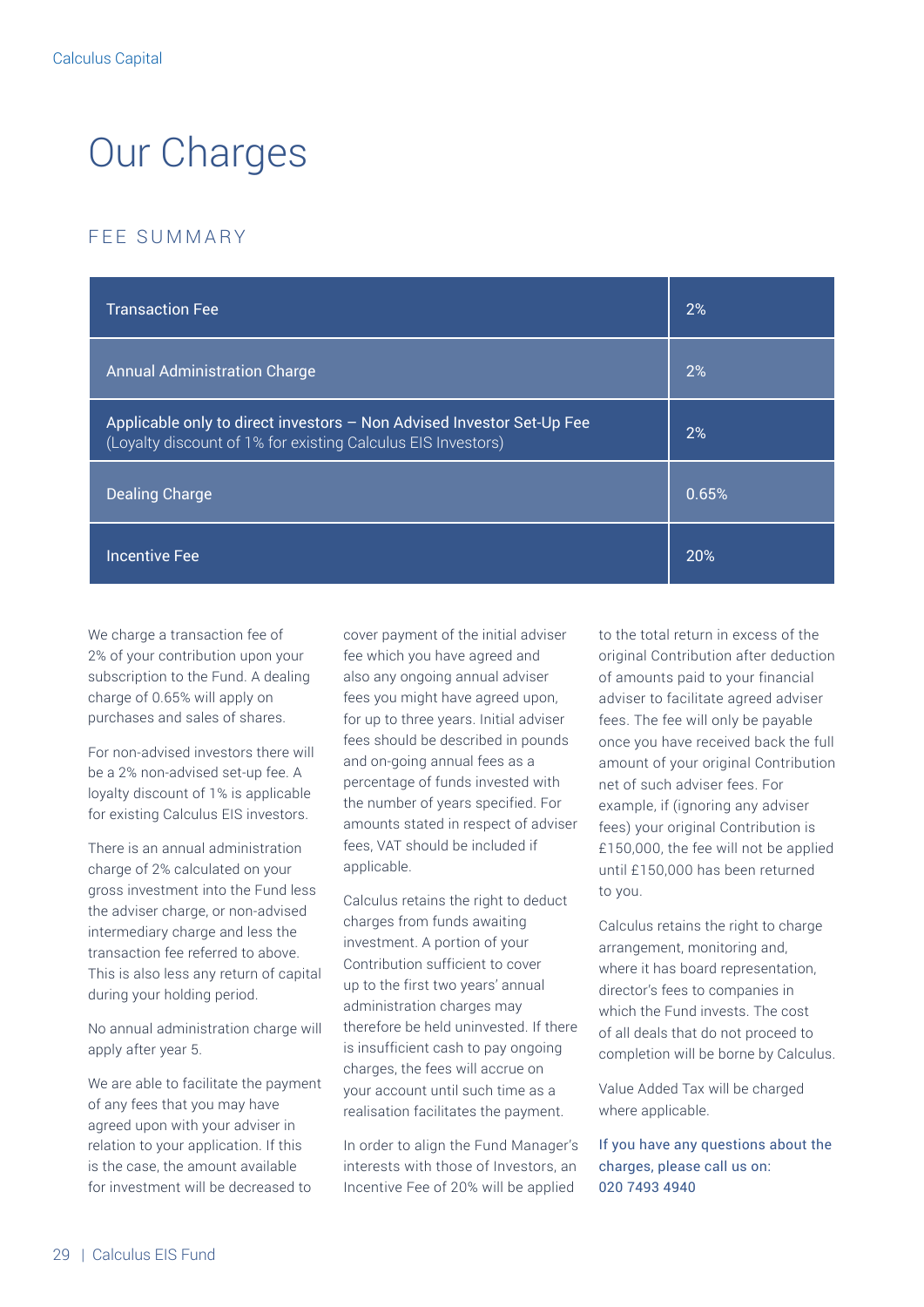# Frequently Asked Questions

The following is based on our understanding of current legislation and HM Revenue & Customs practice:



#### What is the minimum and maximum that I can invest?

The minimum investment into the Fund is £30,000. There is no maximum. However, under current legislation the maximum amount of EIS Qualifying Investments on which you can claim income tax relief in any tax year is £1 million in most cases. This can be claimed in the tax year the investments were made or carried back to the previous tax year. There is no maximum amount on which CGT deferral relief and IHT relief can be claimed.



#### How do I check the progress of the Fund?

A formal valuation statement will be produced every six months, dated April 5th and October 5th, but you can call us at any time for an informal overview. We will also notify you of significant events including investments and disposals. Your statement will include for each investment made, cost and both opening and closing market values for the relevant period. We awill also send quarterly e-newsletters and other email updates as appropriate.



#### Can I own my investment jointly with my spouse?

Investments via the Fund cannot be jointly owned, but each spouse can make a separate investment, and each can receive income tax relief at 30% on the first £1 million invested by the Fund per tax year.



#### How long will it take to invest my subscription?

Our target investment horizon is 15–18 months and we aim to have our investors fully invested within the 18-month timescale, although this cannot be guaranteed.



#### Who owns the investment in the EIS Qualifying Companies?

You are the beneficial owner of shares in each company in which the Fund invests your money, and investments will normally be made in proportion to the total original Contributions to the Fund by all Investors (net of financial adviser charges as well as initial and periodic management and administration charges and expenses) subject to any rounding that may occur to avoid issuing fractions of shares. However, to allow efficient administration, the shares will be registered in the name of the Custodian or its nominee company who will hold them on your behalf as your nominee, subject to HM Revenue & Customs rules for ownership from time to time.



#### How many companies will be in my Portfolio?

Each Investor's Portfolio will include at least five companies.



#### Can I choose the companies for my Portfolio?

No, Calculus will be responsible for all investment decisions which will be made in accordance with a stated investment mandate. You will be allocated a share of investments made by the Fund.



#### What is the dividend policy?

To reduce the tax payable by Investors, dividends are likely to be small as dividends paid to EIS investors are taxable (unlike capital gains). Returns will primarily be realised as tax-free capital growth, as dividends paid by EIS companies are taxable.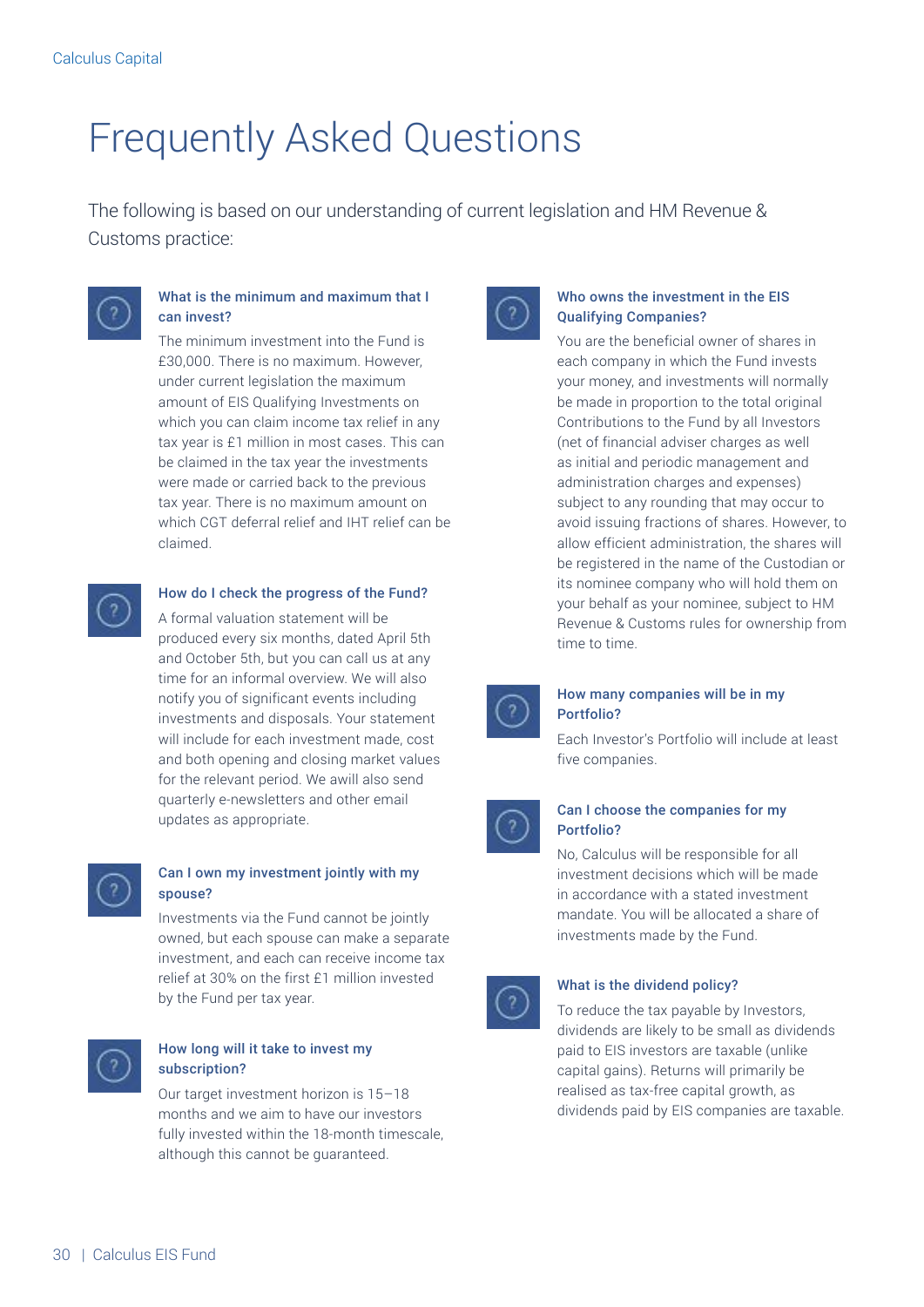

#### How can I claim my Tax Relief?

The Fund is an unapproved EIS Fund and accordingly the relevant dates for claiming income tax relief, capital gains tax deferral and inheritance tax reliefs are the dates we make investments into the underlying Investee Companies. Although investments will be managed in common, your investments will not be pooled with investments made by other Investors. Investors will receive an EIS3 form following each EIS Qualifying Investment. This form will enable Investors to claim certain tax benefits earlier – without waiting for the end of the investment programme. These forms can be used to claim both income and capital gains tax deferral relief by sending them to your tax office. You do not need to wait until the entire Fund is invested before you can start claiming tax reliefs.

#### When can I make a withdrawal?

Each Investor is entitled to make the following withdrawals from their Portfolio in the Fund:

Uninvested cash: at any time provided 20 days' notice in writing has been given to Calculus.

EIS shares: at any time after the expiry of seven years following the issue of the shares:

EIS shares which can be dealt on a recognised investment exchange: at any time after the expiry of five years following the issue of the shares; and

Non-EIS shares: at any time after the expiry of six months following the date on which they ceased to be EIS shares.

After the expiry dates above, an Investor can request to transfer their holding in an Investee Company into their own name. From the point of such transfer, the relevant holding will no longer be managed by Calculus and instead will be the responsibility of the Investor. As part of the transfer into the Investor's name, investors may be required to adhere to the investment, shareholder or subscription agreement applicable to the Investee Company as if they had invested directly in such company rather than through the Fund. Investors will also be bound by the provisions in the Investee Companies' articles of association including any restrictions on transfer of shares. It is important to note that the transfer of shares into an Investor's name and outside of Calculus' management does not mean that such shares will be any more readily realisable than they were previously. Investors should familiarise themselves thoroughly with the risk factors for unquoted investments on pages 4 and 5 and you should note that one of the risks is that an Investor may find his investment difficult to realise.

#### How do you value portfolio companies?

Valuations are audited by an independent firm of Chartered Accountants. Investments in portfolio companies are valued according to the International Private Equity and Venture Capital (IPEV) Valuation Guidelines which have been adopted as best practice internationally and are endorsed by all leading accounting bodies and national venture capital organisations. Methods used in the valuation process include comparable company and transaction analysis as well as discounted cash flow models. We share valuations with investors every six months, as at April 5th and October 5th.

#### What happens if I die while invested? In

the event of your death during the lifetime of the Fund, Calculus will cease to make investments on your behalf as soon as the team is notified. A probate valuation will be produced on request. Calculus will distribute any uninvested cash as instructed by the executors of your estate less any expenses or unpaid management fees. Beneficial and legal ownership of investments which have become quoted will be transferred to your executor and then on to your beneficiaries. Your beneficial interest in unquoted investments will transfer via your executor to your beneficiaries, and Calculus will retain its mandate over such investments and your beneficiaries will receive twice-yearly valuations and other investor communications in respect of such investments. Where shares in the underlying Investee Companies have been held for at least two years at the time of your death, the value of these holdings should fall outside your estate for inheritance tax purposes.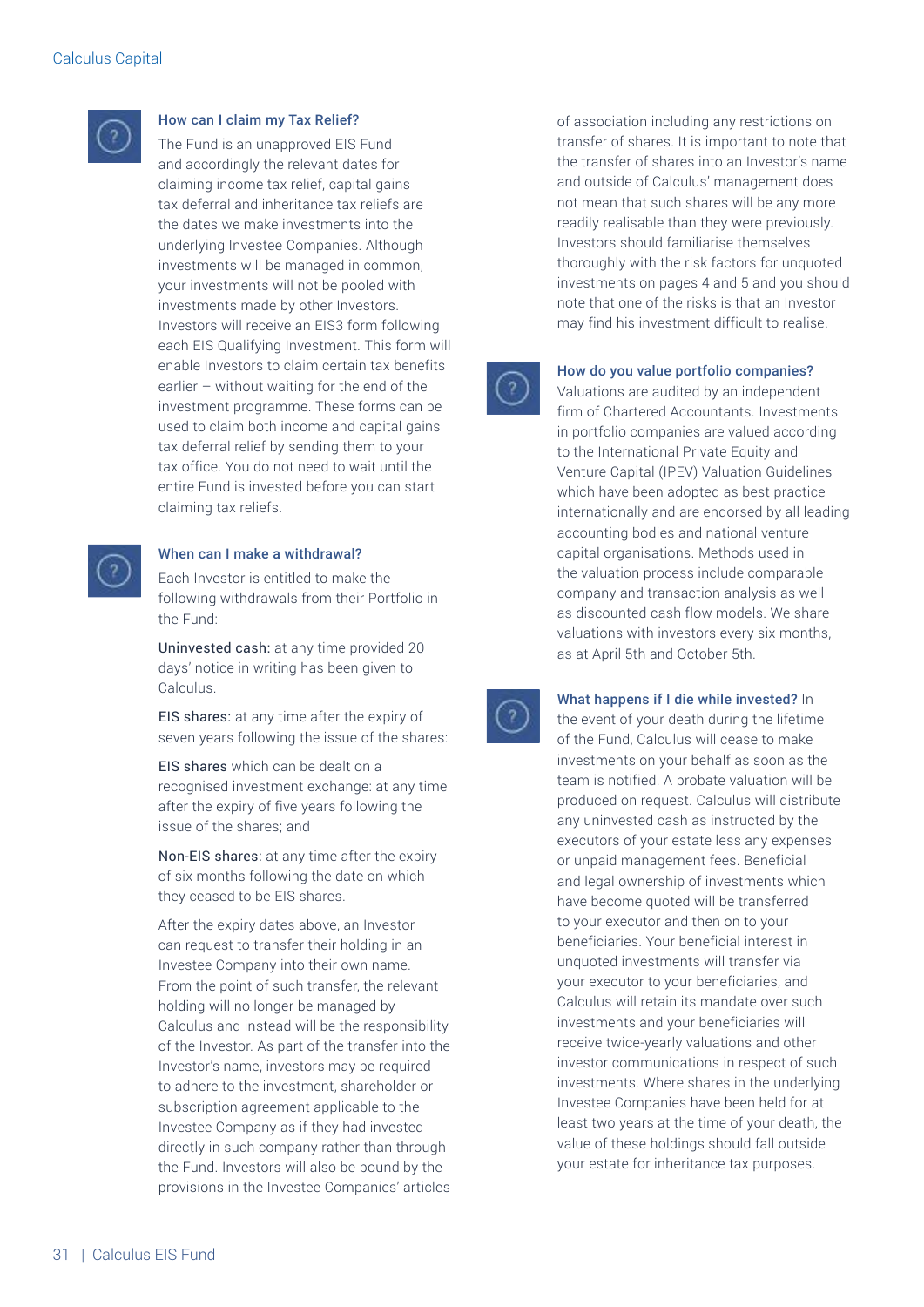

#### Can I invest in the Fund if I am a US Person?

Individuals who are citizens of the United States of America or who are residents of the United States of America for tax purposes ("US Persons") may not invest in the Fund. The Fund Manager will not accept Application Forms from US Persons and by submitting a completed Application Form, an Investor warrants and confirms to the Fund Manager that he is not a US Person.

#### Your Account

Your Contribution monies will be held in a designated client account which is segregated from the Fund Manager's own funds prior to investment in Investee Companies, and following the realisation of investments in Investee Companies prior to distribution or reinvestment of the proceeds. The interest arising will be paid to Calculus as a contribution towards the cost of establishing and maintaining the Fund.



#### Practising Accountants and other Professional Persons

The Fund Manager will arrange to exclude practising accountants or other professional persons from any investment that their professional rules prevent them from making, provided that details of potential conflicts and such qualifications are notified to the Fund Manager. Any amounts not invested for this reason will be returned to the participants concerned and will not be used to increase their share of other Fund investments.



#### Do "carry-back" rules apply?

HM Revenue & Customs "carry-back" rules will apply. For example, if you invest £1 million via the Fund into EIS Qualifying Investments in a particular tax year and have made no EIS Qualifying Investments in the previous tax year, you can also carry back income tax relief on £1 million to that previous tax year. There is no maximum limit on the amount eligible for capital gains tax deferral and inheritance tax relief.



#### How is my money protected?

Monies which you have subscribed to a Calculus EIS Fund are held pending investment or distribution by Calculus (the "Custodian") in a segregated client money account. By placing your money in a segregated client money account, your money should be protected in the unlikely event that the Custodian were to default. In addition, Investors may be entitled to receive the protection of the Financial Services Compensation Scheme established under the Financial Services and Markets Act 2000. Details of the Investor's rights under this scheme are available from Calculus on request, and further information is available from the FCA and the Financial Services Compensation Scheme.

When monies are invested in EIS Qualifying Companies, the Custodian may transfer the investment monies from your account with the Custodian to the firm of solicitors we have instructed to act for us, in our capacity as your fund manager. Similarly, on a realisation, the purchaser of your shares may transfer realisation proceeds to the firm of solicitors we have instructed to act for us, in our capacity as your fund manager. Money held by a firm of solicitors is covered by the rules of the Solicitors' Regulatory Authority and not by the Financial Conduct Authority. If a firm of solicitors were to default, you would be entitled to claim compensation from the Solicitors' Compensation Fund.

When making investments in quoted companies we may transfer monies from your account to the CREST Custodian we have instructed to act for us, in our capacity as your fund manager. Similarly, on a realisation of a quoted investment, the purchaser of your shares may transfer proceeds to the CREST Custodian. The CREST Custodian is regulated by the Financial Conduct Authority and in the event of a default by the CREST Custodian you would also be entitled to claim under the Financial Services Compensation Scheme subject to the prevailing limits.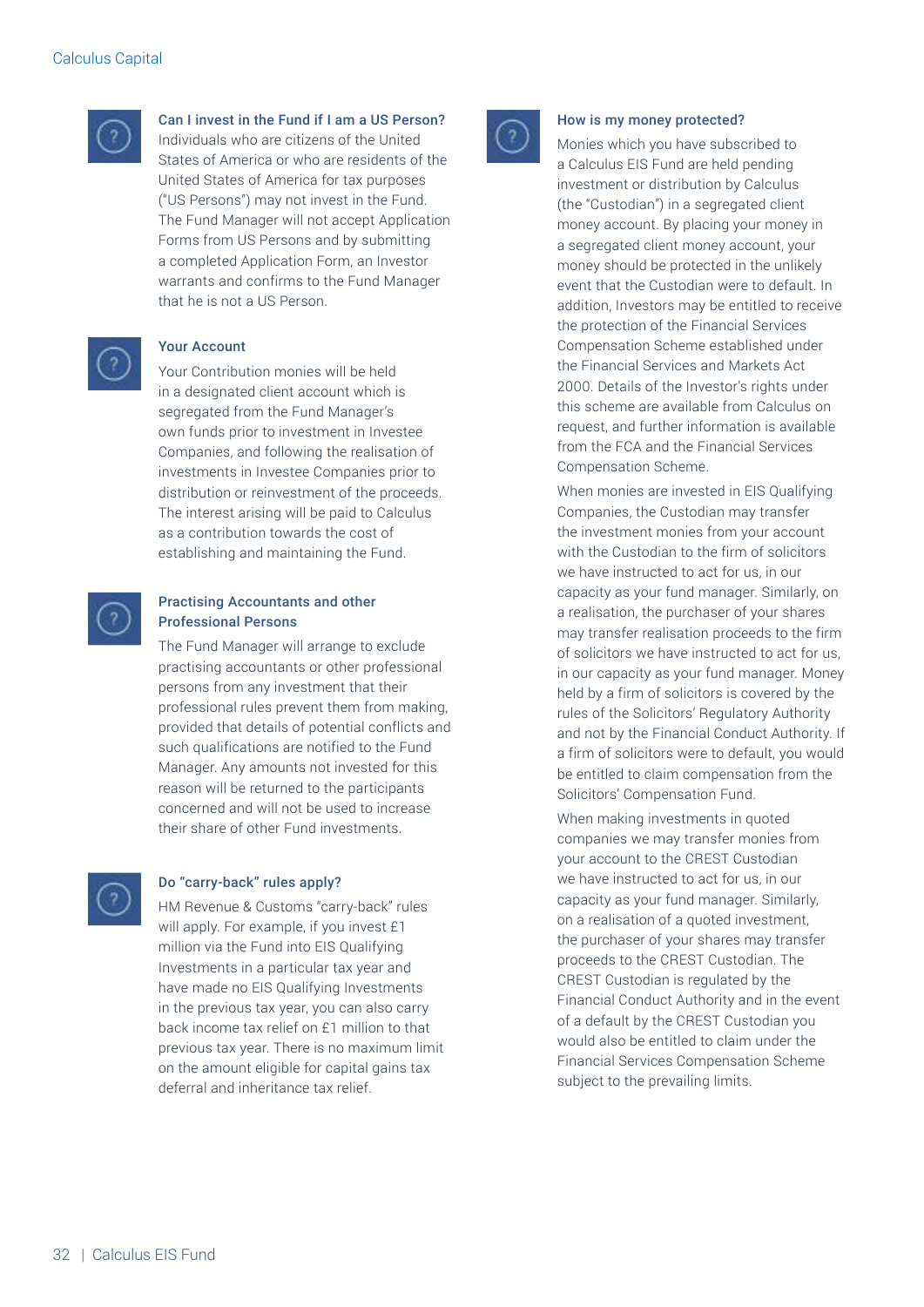

#### What are the key dates for benefiting from the various tax reliefs?

All dates are based on the date on which the underlying investments in Investee Companies are made, not the date at which you enter the Fund.

Income Tax Relief: can be claimed against tax paid in the year of investment and/or carried back to the previous tax year.

Capital Gains Tax Exemption: any capital gains on investments made by the Fund on your behalf will be exempt from capital gains tax provided they have been held for three years.

CGT Deferral Relief: you can go back three years or forward one year from the dates the Fund invests in EIS Qualifying Companies to claim deferral relief on other capital gains provided an amount equivalent to those gains is invested in EIS Qualifying Companies by the Fund.

Inheritance Tax (IHT) Relief: The investments made by the Fund should qualify for up to 100% relief from inheritance tax. An investment in an EIS Qualifying Company is normally treated as Relevant Business Property for the purposes of IHT where the shares are held for at least two years and are held at the date of death.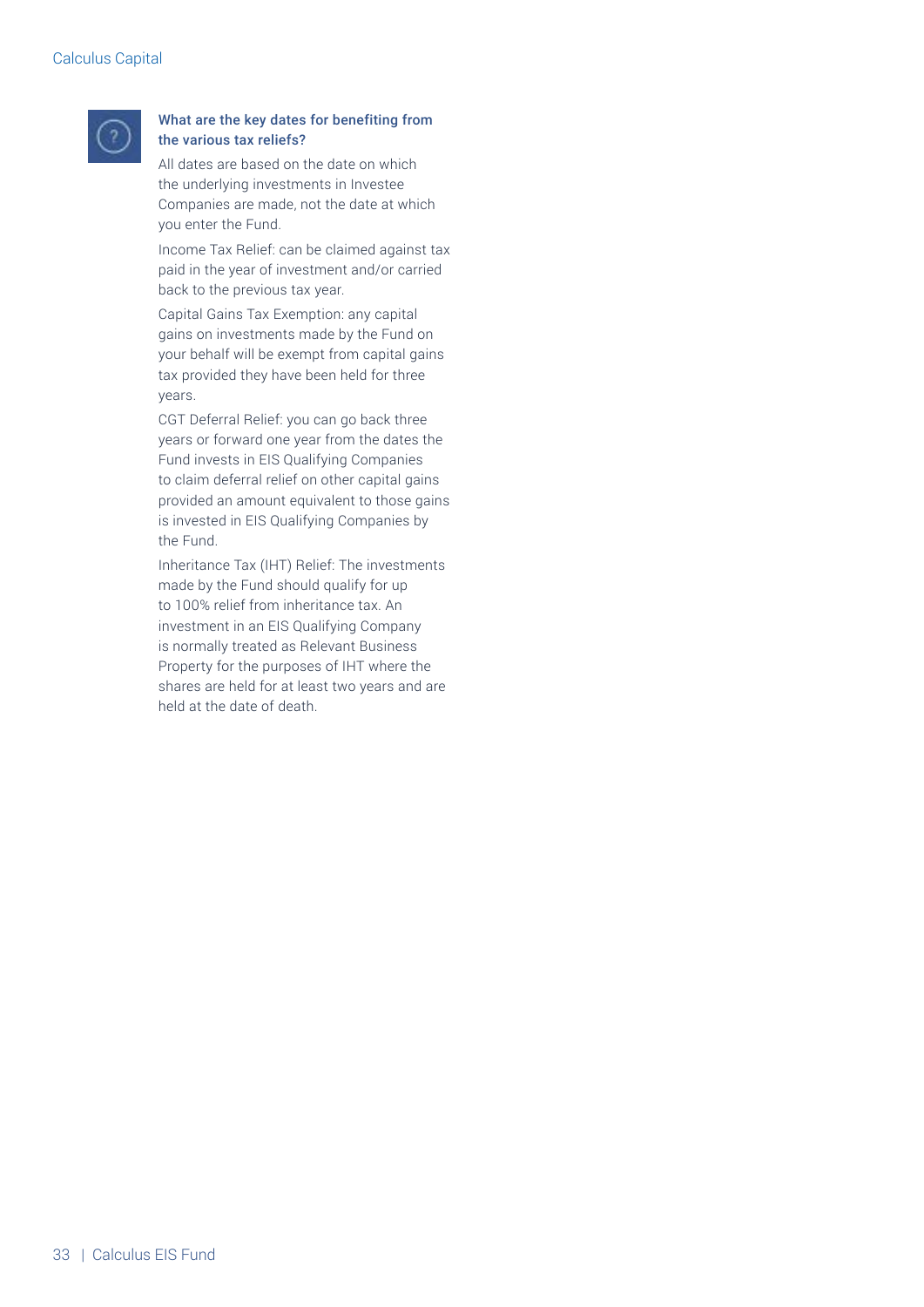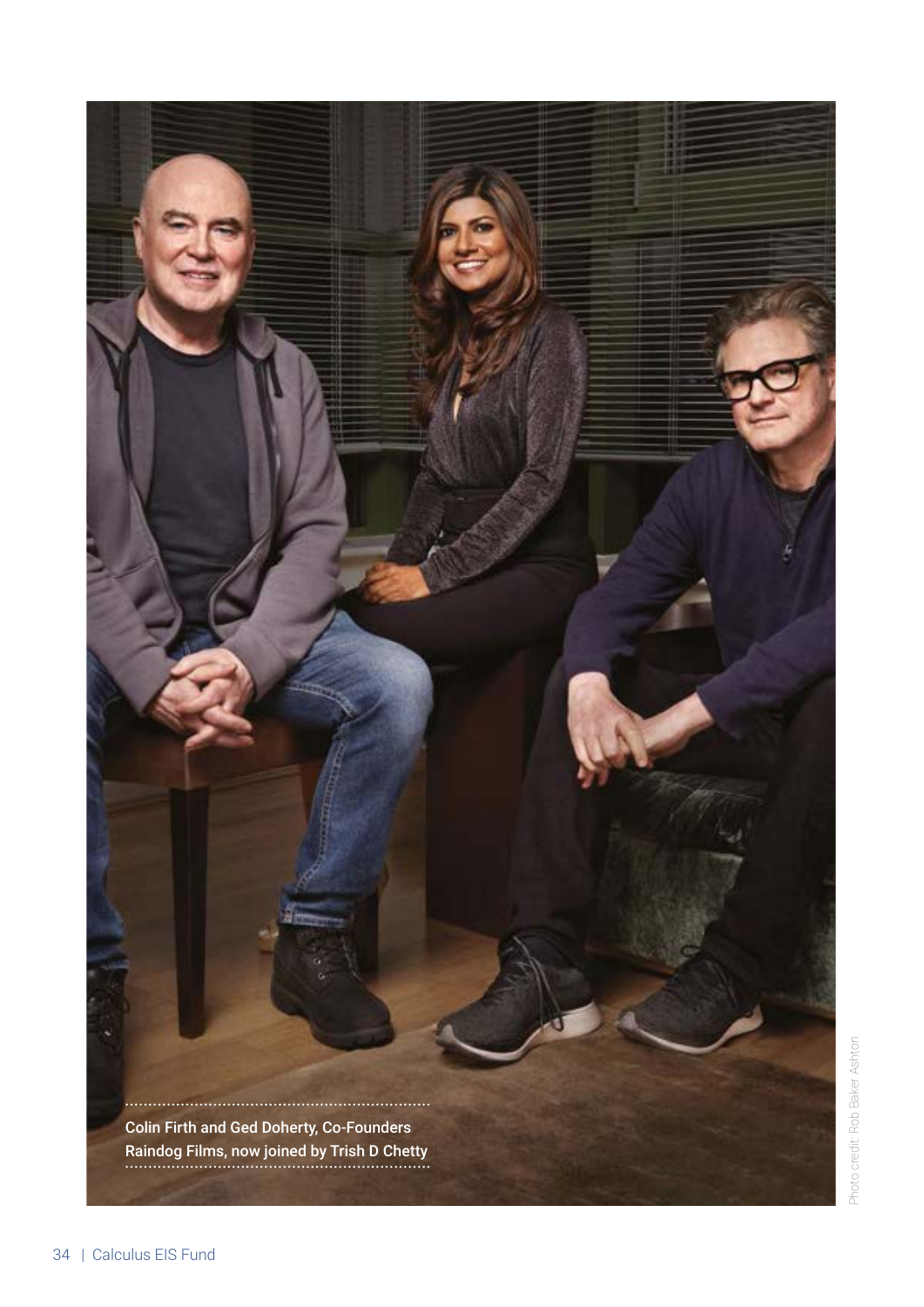# **Definitions**

Adviser & AML Certificate – a certificate from your authorised financial adviser in the form approved by Calculus. The Adviser & AML Certificate is enclosed within the Application Pack

AIM – the London Stock Exchange's alternative investment market

Applicable Laws – all relevant UK laws, regulations and rules, including those of any government or of the FCA

Application Form or Application – the form for making an application to invest in the Fund. The Application Form is enclosed within the Application Pack

**Application Pack**  $-$  the Individual Investor's Application Form and Adviser & AML Certificate (or Investor & AML Certificate)

Associate – any person or entity which (whether directly or indirectly) controls or is controlled by the Fund Manager

Capital Gains Deferral Relief – the relief from CGT provided for by Section 150C and Schedule 5B of the Taxation of Chargeable Gains Act 1992

CGT – Capital Gains Tax

**Closing Date**  $-$  a date by reference to which Contributions received by the Fund Manager may be applied in the creation of Portfolios. The Fund Manager reserves the right to extend the date of any Closing Date

Connected Person – a director, shareholder, partner, employee or Associate of the Fund Manager, or any Associate, or the Custodian (as the case may be)

**Contribution**  $-$  the total gross amount subscribed by an Investor in accordance with the terms of the Information Memorandum

CREST – the UK's electronic registration and settlement system for equity share trading

**Custodian** – an entity (which may be an Associate or a third party) whom the Manager appoints to carry out safe custody and administration (and related) services in relation to investments made by the Fund

EIS – Enterprise Investment Scheme

#### EIS Qualifying Company or

Qualifying Company – a company which is a qualifying company for the purposes of the Enterprise Investment Scheme

#### EIS Qualifying Investment or Qualifying Investment –

investments by an individual eligible for relief under Part 5, Income Tax Act 2007 into shares of a Qualifying Company as defined in S180, Income Tax Act 2007

**EIS Relief**  $-$  the tax relief made available to investors under EIS legislation. This may include income tax relief, capital gains tax relief, loss relief, capital gains tax deferral relief and inheritance tax relief subject to the individual circumstances of the Investor

FCA – Financial Conduct Authority

Fund – the Calculus EIS Fund (sometimes referred to as the Calculus Capital EIS Fund)

#### Fund Manager or Manager or Calculus Capital or Calculus –

Calculus Capital Limited (registered in England and Wales under company number 3861194) whose registered office is 104 Park Street, London, W1K 6NF

**Incentive Fee**  $-$  the fee payable to the Manager, upon the return to the Investor (or his/her nominee) by way of distribution of cash (whether of capital or gross income) or transfer to him/her (or his/her nominee) of any shares held on his/her behalf of an amount equal to 20% of the aggregate value (whether of capital or gross income) which has been returned to an Investor less the Investor's Contribution to the Fund

IHT – Inheritance Tax

IHTA 1984 – the Inheritance Tax Act 1984

#### Information Memorandum or

Memorandum – this information memorandum published by the Fund Manager in relation to the Fund

Investee Company – a company, being a Qualifying Company, in which the Manager makes an investment

Investor – an individual who completes an Application Form which is accepted by the Fund Manager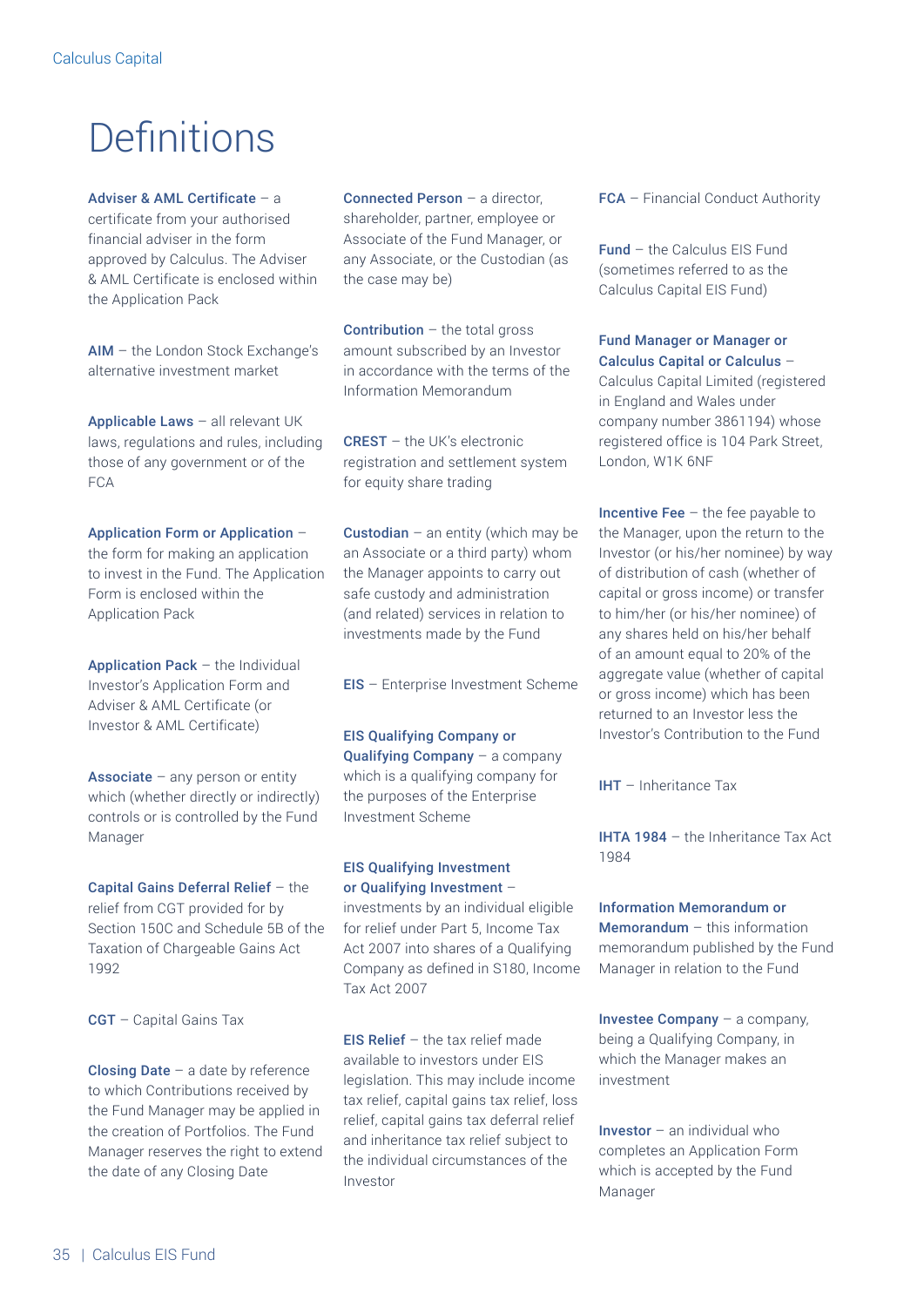Investor Agreement or Agreement – the Investor Agreement in the form set out in the Application Pack

Investor & AML Certificate – where you do not have an authorised financial adviser, a certificate to be provided by you, in the form approved by Calculus. The Investor & AML certificate is enclosed within the Application Pack

#### IPO or an Initial Public Offering –

a flotation on a recognised stock market (including AIM) of shares in a company

IRR – Internal Rate of Return, which is a measure of performance derived by calculating the discount rate which when applied to a series of cash flows produces a result equivalent to zero

Portfolio – your personal allocation of all investments that the Manager makes under the terms of the Investor Agreement and all cash subscribed by you (after deduction of expenses and charges) which remains to be invested at any given time

#### Readily Realisable Investments

– a government or public security denominated in the currency of the country of its issuer or any other security which is admitted to official listing on an exchange in an EEA state, regularly traded on or under the rules of such an exchange, or regularly traded on or under the rules of a recognised investment exchange or (except in relation to unsolicited real-time financial promotions) designated investment exchange, or a newly issued security which can reasonably be expected to fall within the above categories when it begins to be traded. This term does not include AIM traded investments, nor does it include unlisted securities

Reinvestment Fund – an

arrangement on terms substantially similar to those of the Fund or otherwise on such terms as Calculus may propose in accordance with clause 21 of the Investor Agreement within the Application Pack

Relevant Business Property or Business Property Relief - relevant business property for IHT purposes which includes shares in unlisted trading companies and the relief available thereon as set out in the IHTA 1984 (S.105)

Relevant Period – a minimum of three years from the date of investment in the EIS Qualifying Investee Company or three years from its date of commencement of trading, if later

Retail Investor – an investor who completes the Application Form for Retail Investors and is accepted into the Fund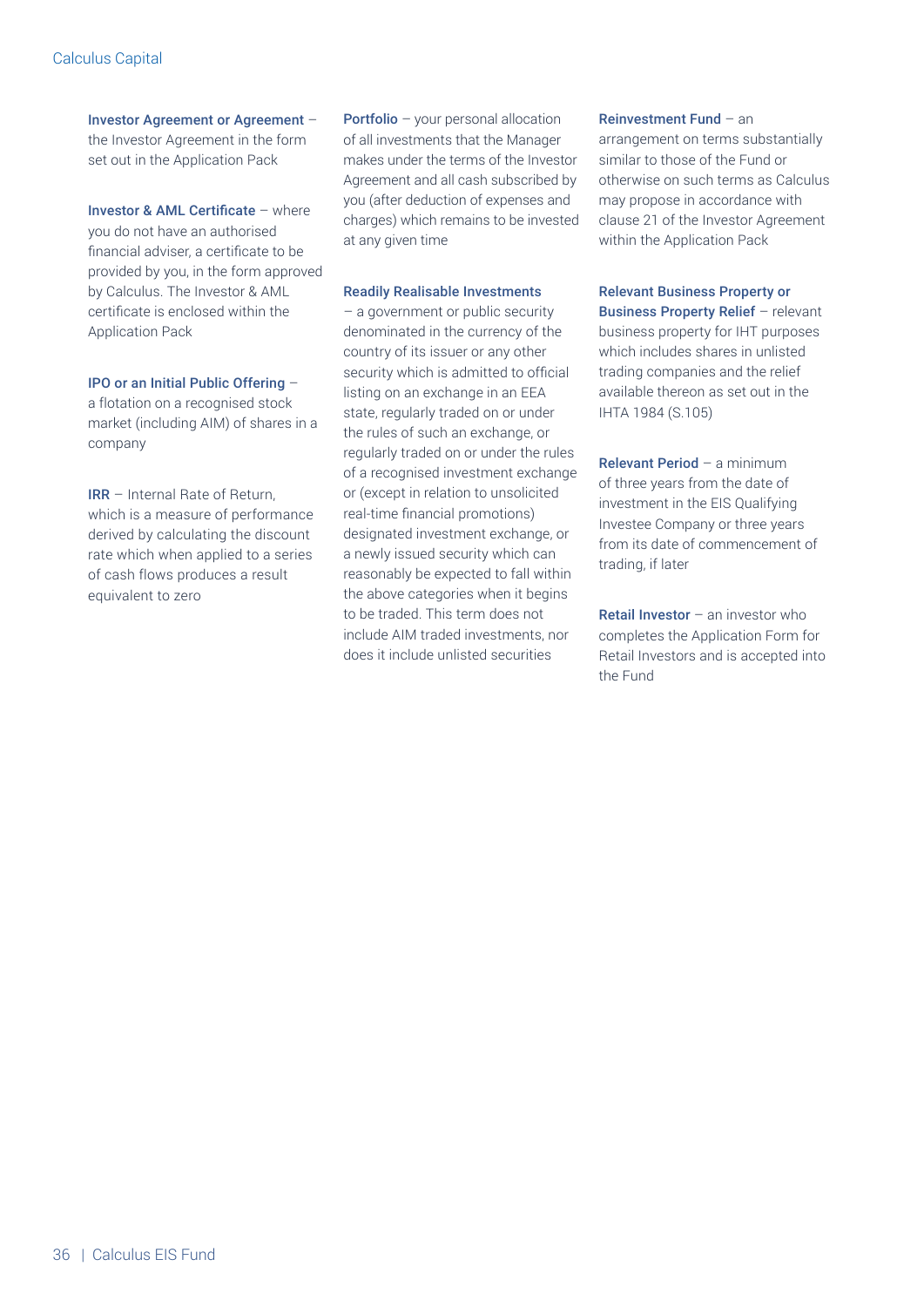# Questions?

Please contact the Investor Relations team 020 7493 4940 info@calculuscapital.com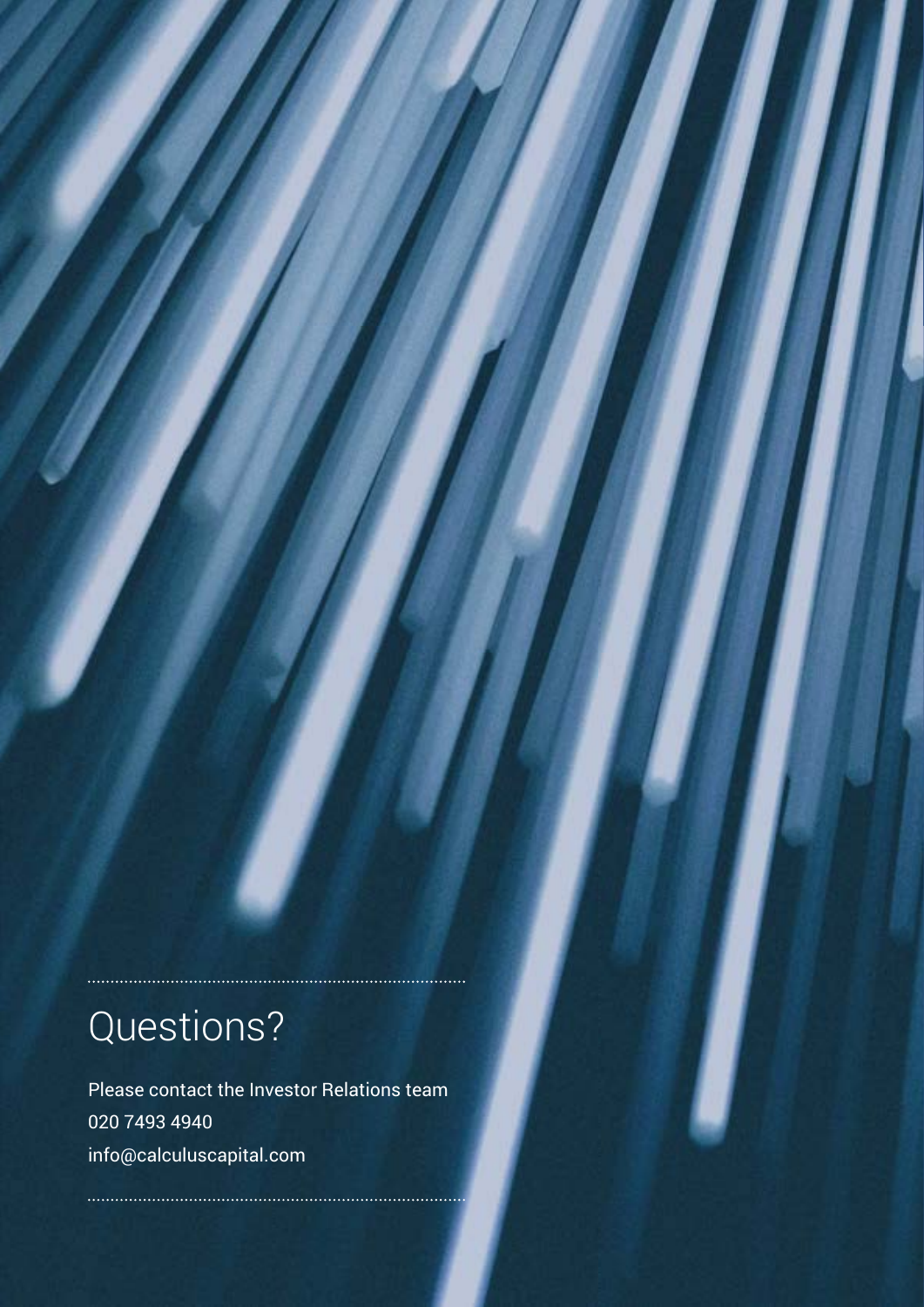# **Directory**

### Manager

Calculus Capital Limited 12 Conduit Street London, W1S 2XH Telephone: 020 7493 4940 Website: www.calculuscapital.com

#### Legal and Tax Adviser

RW Blears LLP 70 Colombo Street London, SE1 8PB

### **Bankers**

Adam & Company plc 6 Adelaide Street London, WC2N 4HZ

Auditor to the Fund

Hillier Hopkins LLP 45 Pall Mall London, SW1Y 5JG

Each of the professional firms: RW Blears LLP, Adam & Company plc and Hillier Hopkins LLP has been named above for information purposes only and takes no responsibility for any statement or omission from this Information Memorandum.

We reserve the right to change professional firms at any time. Calculus Capital is a member of the British Venture Capital Association (BVCA) and the Enterprise Investment Scheme Association (EISA).

Calculus Capital's VCT is a member of the Association of Investment Companies (AIC). Calculus Capital is authorised and regulated by the Financial Conduct Authority.

CALC2200